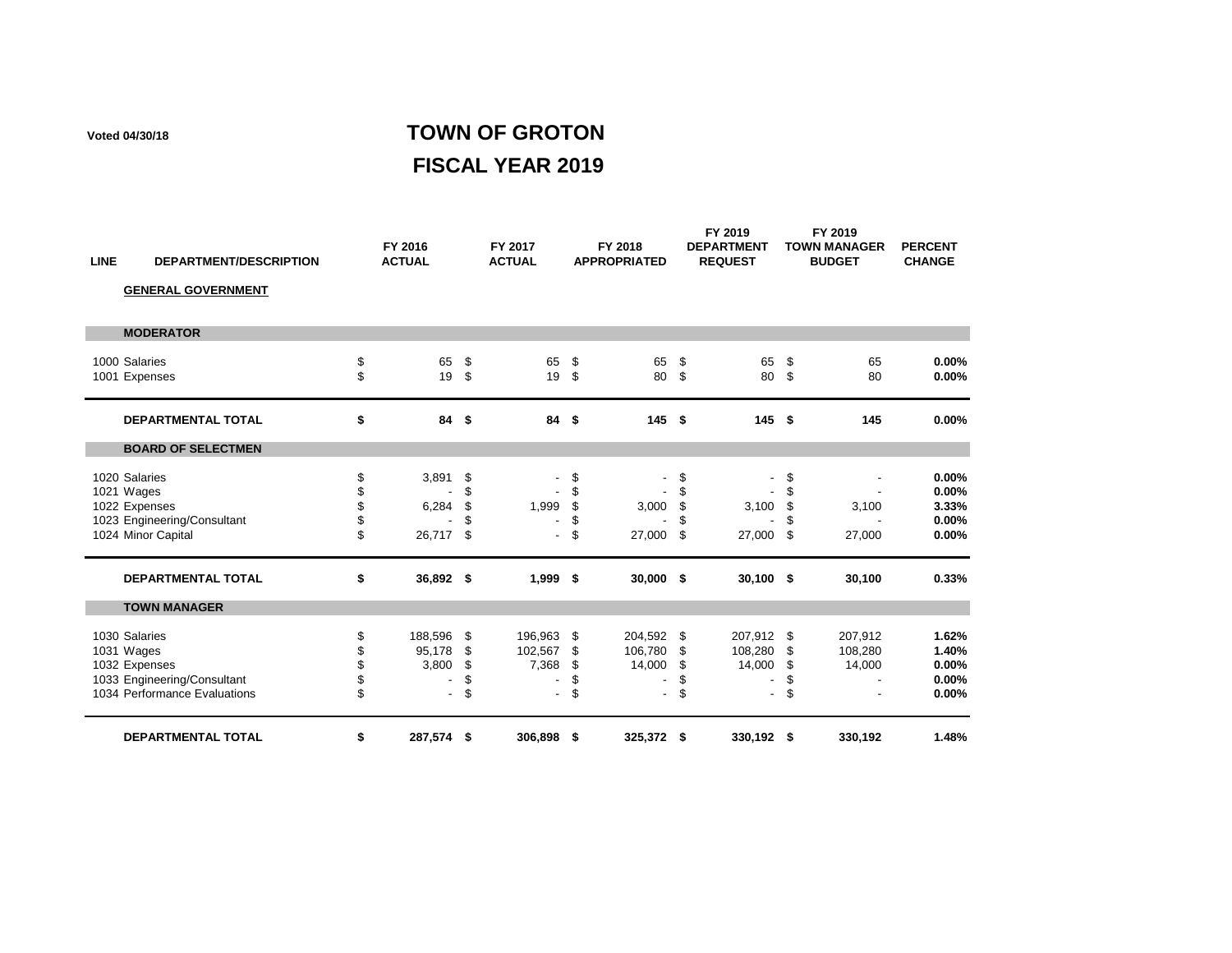| <b>LINE</b> | <b>DEPARTMENT/DESCRIPTION</b>                                                    |                            | FY 2016<br><b>ACTUAL</b>                     |                            | FY 2017<br><b>ACTUAL</b>                      |                            | FY 2018<br><b>APPROPRIATED</b>                |                            | FY 2019<br><b>DEPARTMENT</b><br><b>REQUEST</b> |                               | FY 2019<br><b>TOWN MANAGER</b><br><b>BUDGET</b> | <b>PERCENT</b><br><b>CHANGE</b>                  |
|-------------|----------------------------------------------------------------------------------|----------------------------|----------------------------------------------|----------------------------|-----------------------------------------------|----------------------------|-----------------------------------------------|----------------------------|------------------------------------------------|-------------------------------|-------------------------------------------------|--------------------------------------------------|
|             | <b>FINANCE COMMITTEE</b>                                                         |                            |                                              |                            |                                               |                            |                                               |                            |                                                |                               |                                                 |                                                  |
|             | 1040 Expenses<br>1041 Reserve Fund                                               | \$<br>\$                   | 64,441 \$                                    | \$                         | 51,085                                        | \$<br>\$                   | 210<br>150,000                                | \$<br>\$                   | 210<br>150,000 \$                              | \$                            | 210<br>150,000                                  | 0.00%<br>0.00%                                   |
|             | <b>DEPARTMENTAL TOTAL</b>                                                        | \$                         | 64,441 \$                                    |                            | 51,085                                        | \$                         | 150,210 \$                                    |                            | 150,210 \$                                     |                               | 150,210                                         | 0.00%                                            |
|             | <b>TOWN ACCOUNTANT</b>                                                           |                            |                                              |                            |                                               |                            |                                               |                            |                                                |                               |                                                 |                                                  |
|             | 1050 Salaries<br>1051 Wages<br>1052 Expenses                                     | \$<br>\$<br>\$             | 81,538<br>40,950<br>34,267                   | \$<br>\$<br>\$             | 84,833<br>42,333<br>29,744                    | \$<br>\$<br>\$             | 87,395<br>44,067<br>31,185                    | \$<br>\$<br>\$             | 91,110 \$<br>44,067<br>32,140 \$               | \$                            | 91,110<br>44,067<br>32,140                      | 4.25%<br>0.00%<br>3.06%                          |
|             | <b>DEPARTMENTAL TOTAL</b>                                                        | \$                         | 156,755 \$                                   |                            | 156,910                                       | \$                         | 162,647 \$                                    |                            | 167,317 \$                                     |                               | 167,317                                         | 2.87%                                            |
|             | <b>BOARD OF ASSESSORS</b>                                                        |                            |                                              |                            |                                               |                            |                                               |                            |                                                |                               |                                                 |                                                  |
|             | 1060 Salaries<br>1061 Wages<br>1062 Expenses<br>1063 Legal Expense               | \$<br>\$<br>\$<br>\$       | 84,818<br>93,510<br>29,649                   | \$<br>\$<br>\$<br>\$       | 94,240<br>53,007<br>16,484<br>$\blacksquare$  | \$<br>\$<br>\$<br>\$       | 85,325<br>52,782<br>23,235<br>$\blacksquare$  | \$<br>\$<br>\$<br>\$       | 72,000<br>50,316<br>23,556<br>$\blacksquare$   | - \$<br>\$<br>\$<br>\$        | 72,000<br>50,316<br>22,630                      | $-15.62%$<br>$-4.67%$<br>$-2.60%$<br>$0.00\%$    |
|             | <b>DEPARTMENTAL TOTAL</b>                                                        | \$                         | 207,977 \$                                   |                            | 163,731                                       | -\$                        | 161,342 \$                                    |                            | 145,872 \$                                     |                               | 144,946                                         | $-10.16%$                                        |
|             | <b>TREASURER/TAX COLLECTOR</b>                                                   |                            |                                              |                            |                                               |                            |                                               |                            |                                                |                               |                                                 |                                                  |
|             | 1070 Salaries<br>1071 Wages<br>1072 Expenses<br>1073 Tax Title<br>1074 Bond Cost | \$<br>\$<br>\$<br>\$<br>\$ | 82,476<br>97,406<br>20,266<br>4,038<br>3,000 | \$<br>\$<br>\$<br>\$<br>\$ | 84,125<br>100,162<br>20,040<br>3,333<br>5,000 | \$<br>\$<br>\$<br>\$<br>\$ | 84,966<br>104,658<br>22,855<br>4,500<br>5,000 | \$<br>\$<br>\$<br>\$<br>\$ | 84,125<br>104,658<br>21,865<br>4,500<br>6,000  | - \$<br>-\$<br>\$<br>\$<br>\$ | 84,125<br>104,658<br>21,865<br>4,500<br>6,000   | $-0.99%$<br>0.00%<br>$-4.33%$<br>0.00%<br>20.00% |
|             | <b>DEPARTMENTAL TOTAL</b>                                                        | \$                         | 207,186 \$                                   |                            | 212,660                                       | \$                         | 221,979                                       | \$                         | 221,148 \$                                     |                               | 221,148                                         | $-0.37%$                                         |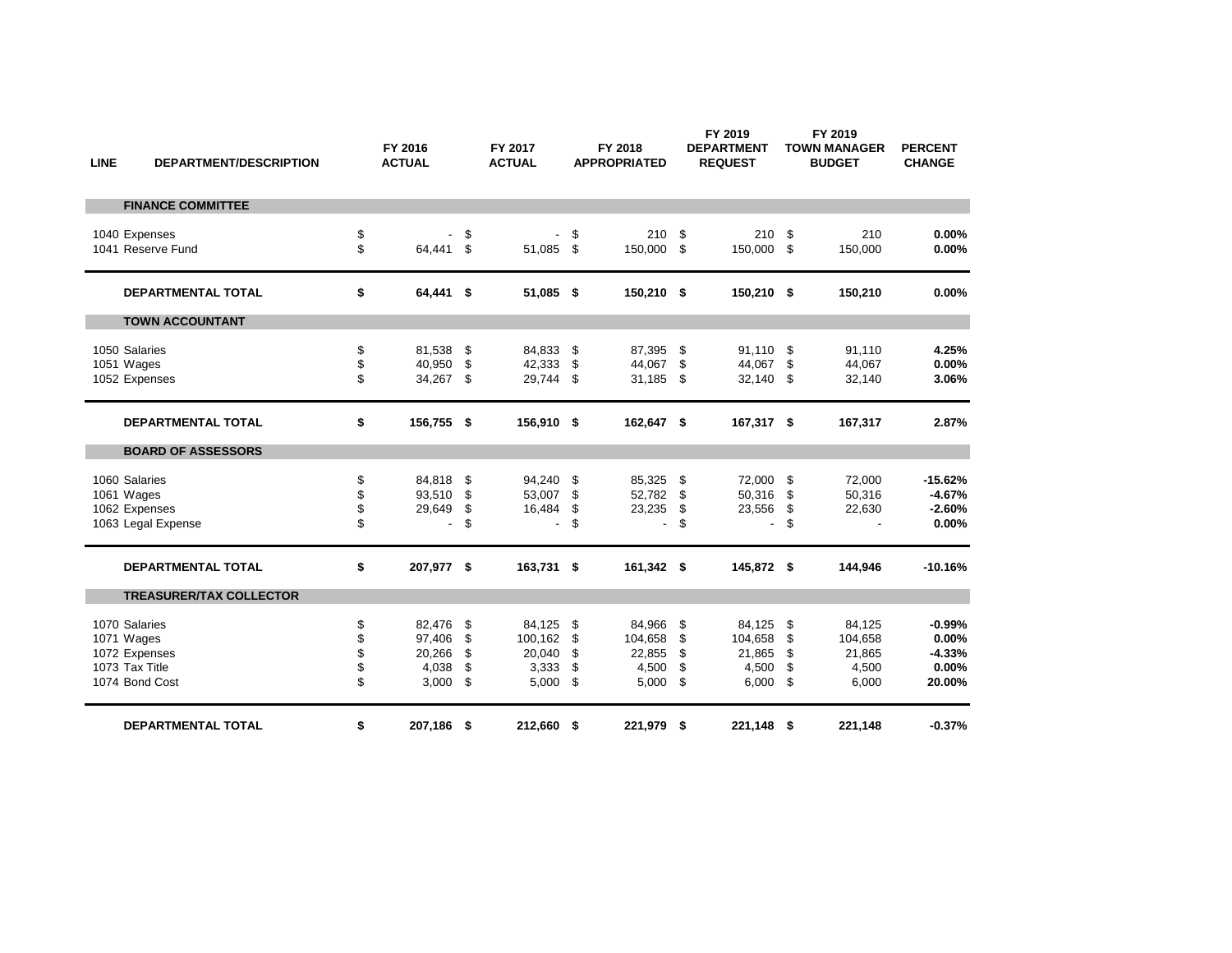| <b>LINE</b> | <b>DEPARTMENT/DESCRIPTION</b>                                      |                      | FY 2016<br><b>ACTUAL</b>                       |                | FY 2017<br><b>ACTUAL</b>                    |                        | FY 2018<br><b>APPROPRIATED</b>               |                                  | FY 2019<br><b>DEPARTMENT</b><br><b>REQUEST</b> |                        | FY 2019<br><b>TOWN MANAGER</b><br><b>BUDGET</b> | <b>PERCENT</b><br><b>CHANGE</b>  |
|-------------|--------------------------------------------------------------------|----------------------|------------------------------------------------|----------------|---------------------------------------------|------------------------|----------------------------------------------|----------------------------------|------------------------------------------------|------------------------|-------------------------------------------------|----------------------------------|
|             | <b>TOWN COUNSEL</b>                                                |                      |                                                |                |                                             |                        |                                              |                                  |                                                |                        |                                                 |                                  |
|             | 1080 Expenses                                                      | \$                   | 60,269 \$                                      |                | 61.574 \$                                   |                        | 90,000 \$                                    |                                  | 90,000 \$                                      |                        | 70,000                                          | $-22.22%$                        |
|             | DEPARTMENTAL TOTAL                                                 | \$                   | 60,269 \$                                      |                | 61,574 \$                                   |                        | $90,000$ \$                                  |                                  | $90,000$ \$                                    |                        | 70,000                                          | $-22.22%$                        |
|             | <b>HUMAN RESOURCES</b>                                             |                      |                                                |                |                                             |                        |                                              |                                  |                                                |                        |                                                 |                                  |
|             | 1090 Salary<br>1091 Expenses                                       | \$<br>\$             | 70,359<br>7,491                                | \$<br>\$       | 73,201<br>8,764                             | \$<br>\$               | 75,412 \$<br>9,550                           | -\$                              | 75,412 \$<br>10,000 \$                         |                        | 75,412<br>10,000                                | 0.00%<br>4.71%                   |
|             | <b>DEPARTMENTAL TOTAL</b>                                          | \$                   | 77,850 \$                                      |                | 81,965 \$                                   |                        | 84,962 \$                                    |                                  | 85,412 \$                                      |                        | 85,412                                          | 0.53%                            |
|             | <b>INFORMATION TECHNOLOGY</b>                                      |                      |                                                |                |                                             |                        |                                              |                                  |                                                |                        |                                                 |                                  |
|             | 1100 Salary<br>1101 Wages<br>1102 Expenses                         | \$<br>\$<br>\$       | 122,698<br>47,286<br>23,336 \$                 | \$<br>\$       | 100,814<br>37,205<br>21,094                 | \$<br>\$<br>\$         | 104,888<br>48,254<br>24,800                  | \$<br>\$<br>\$                   | 104,888<br>54,288<br>24,800 \$                 | \$<br>\$               | 104,888<br>54,288<br>24,800                     | 0.00%<br>12.50%<br>0.00%         |
|             | <b>DEPARTMENTAL TOTAL</b>                                          | \$                   | 193,320 \$                                     |                | 159,113 \$                                  |                        | 177,942 \$                                   |                                  | 183,976 \$                                     |                        | 183,976                                         | 3.39%                            |
|             | <b>GIS STEERING COMMITTEE</b>                                      |                      |                                                |                |                                             |                        |                                              |                                  |                                                |                        |                                                 |                                  |
|             | 1120 Expenses                                                      | \$                   | $2,051$ \$                                     |                | $5,411$ \$                                  |                        | 15,100 \$                                    |                                  | 18,600 \$                                      |                        | 18,600                                          | 23.18%                           |
|             | DEPARTMENTAL TOTAL                                                 | \$                   | $2,051$ \$                                     |                | $5,411$ \$                                  |                        | 15,100 \$                                    |                                  | 18,600 \$                                      |                        | 18,600                                          | 23.18%                           |
|             | <b>TOWN CLERK</b>                                                  |                      |                                                |                |                                             |                        |                                              |                                  |                                                |                        |                                                 |                                  |
|             | 1130 Salaries<br>1131 Wages<br>1132 Expenses<br>1133 Minor Capital | \$<br>\$<br>\$<br>\$ | 74,544<br>50,992 \$<br>9,175<br>$\blacksquare$ | \$<br>\$<br>\$ | 77,556<br>52,166<br>7,310<br>$\blacksquare$ | - \$<br>\$<br>\$<br>\$ | 80,689<br>58,589<br>11,515<br>$\blacksquare$ | -\$<br>\$<br>$\sqrt[6]{2}$<br>\$ | 83,936<br>58,731<br>11,690<br>$\blacksquare$   | - \$<br>\$<br>\$<br>\$ | 83,936<br>58,731<br>11,690                      | 4.02%<br>0.24%<br>1.52%<br>0.00% |
|             | <b>DEPARTMENTAL TOTAL</b>                                          | \$                   | 134,711 \$                                     |                | 137,032 \$                                  |                        | 150,793 \$                                   |                                  | 154,357 \$                                     |                        | 154,357                                         | 2.36%                            |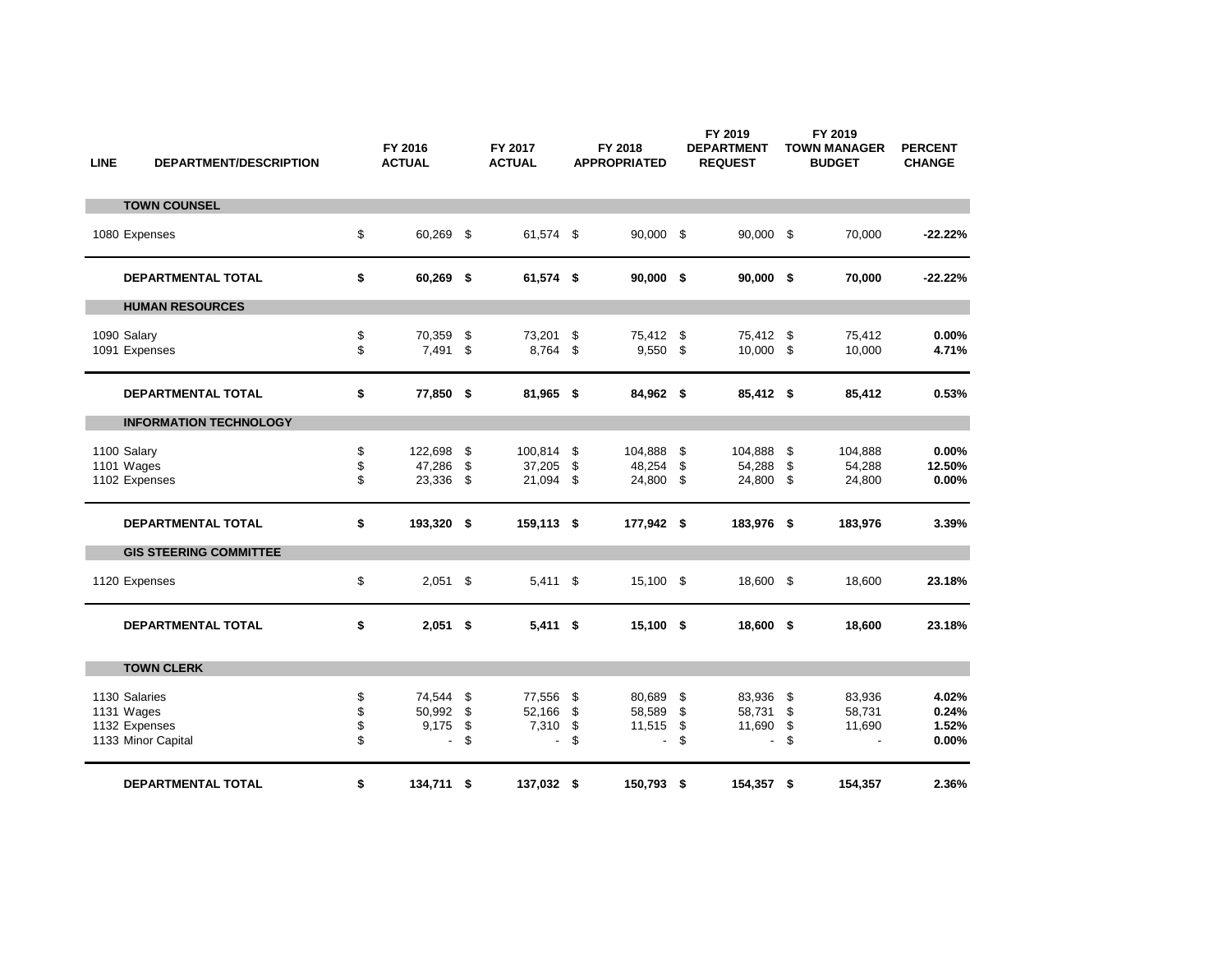| <b>LINE</b>  | <b>DEPARTMENT/DESCRIPTION</b>                                                                                         |                | FY 2016<br><b>ACTUAL</b>              |          | FY 2017<br><b>ACTUAL</b>                   |                | FY 2018<br><b>APPROPRIATED</b>             |                   | FY 2019<br><b>DEPARTMENT</b><br><b>REQUEST</b> |          | FY 2019<br><b>TOWN MANAGER</b><br><b>BUDGET</b> | <b>PERCENT</b><br><b>CHANGE</b> |
|--------------|-----------------------------------------------------------------------------------------------------------------------|----------------|---------------------------------------|----------|--------------------------------------------|----------------|--------------------------------------------|-------------------|------------------------------------------------|----------|-------------------------------------------------|---------------------------------|
|              | <b>ELECTIONS &amp; BOARD OF REGISTRARS</b>                                                                            |                |                                       |          |                                            |                |                                            |                   |                                                |          |                                                 |                                 |
| 1140 Stipend | 1141 Expenses<br>1142 Minor Capital                                                                                   | \$<br>\$<br>\$ | 11,472 \$<br>12,046<br>$\overline{a}$ | \$<br>\$ | 9,707<br>7,173<br>$\overline{\phantom{0}}$ | \$<br>\$<br>\$ | 5,408<br>6,831<br>$\overline{\phantom{a}}$ | - \$<br>-\$<br>\$ | 14,346 \$<br>11,070<br>$\overline{a}$          | \$<br>\$ | 14,346<br>11,070                                | 165.27%<br>62.06%<br>0.00%      |
|              | <b>DEPARTMENTAL TOTAL</b>                                                                                             | \$             | 23,518 \$                             |          | 16,880 \$                                  |                | $12,239$ \$                                |                   | 25,416 \$                                      |          | 25,416                                          | 107.66%                         |
|              | <b>STREET LISTINGS</b>                                                                                                |                |                                       |          |                                            |                |                                            |                   |                                                |          |                                                 |                                 |
|              | 1150 Expenses                                                                                                         | \$             | $4,081$ \$                            |          | $5,841$ \$                                 |                | $6,250$ \$                                 |                   | $5,100$ \$                                     |          | 5,100                                           | $-18.40%$                       |
|              | <b>DEPARTMENTAL TOTAL</b>                                                                                             | \$             | $4,081$ \$                            |          | $5,841$ \$                                 |                | $6,250$ \$                                 |                   | $5,100$ \$                                     |          | 5,100                                           | $-18.40%$                       |
|              | <b>INSURANCE &amp; BONDING</b>                                                                                        |                |                                       |          |                                            |                |                                            |                   |                                                |          |                                                 |                                 |
|              | 1160 Insurance & Bonding<br>1161 Insurance Deductible Reserve - Liability<br>1162 Insurance Deductible Reserve - 111F | \$<br>\$<br>\$ | 181,075<br>3,145<br>$9,642$ \$        | \$<br>\$ | 199,042<br>3,131<br>14,484                 | \$<br>\$<br>\$ | 222,000<br>12,000<br>25,000 \$             | -\$<br>-\$        | 230,000 \$<br>12,000 \$<br>25,000 \$           |          | 230,000<br>12,000<br>25,000                     | 3.60%<br>0.00%<br>0.00%         |
|              | <b>DEPARTMENTAL TOTAL</b>                                                                                             | \$             | 193,862 \$                            |          | 216,657 \$                                 |                | 259,000 \$                                 |                   | 267,000 \$                                     |          | 267,000                                         | 3.09%                           |
|              | <b>TOWN REPORT</b>                                                                                                    |                |                                       |          |                                            |                |                                            |                   |                                                |          |                                                 |                                 |
|              | 1170 Expenses                                                                                                         | \$             | $1,500$ \$                            |          | $1,407$ \$                                 |                | $1,500$ \$                                 |                   | $1,500$ \$                                     |          | 1,500                                           | 0.00%                           |
|              | <b>DEPARTMENTAL TOTAL</b>                                                                                             | \$             | $1,500$ \$                            |          | 1,407                                      | \$             | $1,500$ \$                                 |                   | $1,500$ \$                                     |          | 1,500                                           | 0.00%                           |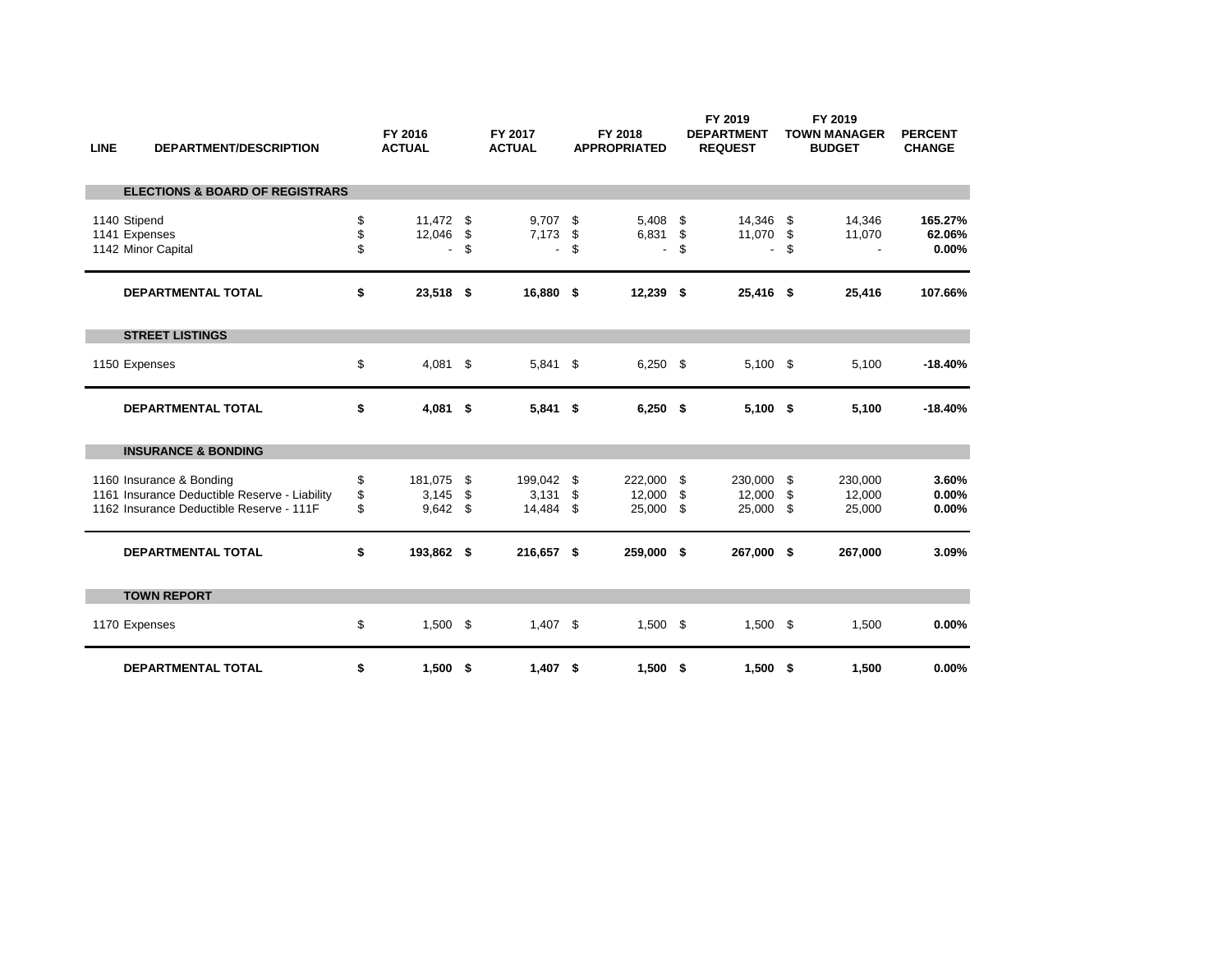| <b>LINE</b>   | <b>DEPARTMENT/DESCRIPTION</b>                   | FY 2016<br><b>ACTUAL</b>            |            | FY 2017<br><b>ACTUAL</b>      |         | FY 2018<br><b>APPROPRIATED</b>   |      | FY 2019<br><b>DEPARTMENT</b><br><b>REQUEST</b> |    | FY 2019<br><b>TOWN MANAGER</b><br><b>BUDGET</b> | <b>PERCENT</b><br><b>CHANGE</b> |
|---------------|-------------------------------------------------|-------------------------------------|------------|-------------------------------|---------|----------------------------------|------|------------------------------------------------|----|-------------------------------------------------|---------------------------------|
|               | <b>POSTAGE/TOWN HALL EXPENSES</b>               |                                     |            |                               |         |                                  |      |                                                |    |                                                 |                                 |
| 1180 Expenses | 1181 Telephone Expenses<br>1182 Office Supplies | \$<br>59,429 \$<br>31.886<br>14,841 | -S<br>- \$ | 52,726 \$<br>31.566<br>11,697 | -S<br>S | 55,000 \$<br>40,000<br>17,000 \$ | - \$ | 55,000 \$<br>40.000 \$<br>17,000 \$            |    | 55,000<br>40,000<br>17,000                      | 0.00%<br>0.00%<br>0.00%         |
|               | <b>DEPARTMENTAL TOTAL</b>                       | \$<br>106,156 \$                    |            | 95,989                        | - \$    | 112,000 \$                       |      | 112,000 \$                                     |    | 112.000                                         | 0.00%                           |
|               | <b>TOTAL GENERAL GOVERNMENT</b>                 | \$<br>1,758,227                     | \$         | 1,675,236                     | S       | 1,961,481                        | \$   | 1,988,345                                      | S. | 1,967,419                                       | 0.30%                           |

## **LAND USE DEPARTMENTS**

| <b>CONSERVATION COMMISSION</b> |                          |   |                          |      |                          |      |            |      |                          |          |
|--------------------------------|--------------------------|---|--------------------------|------|--------------------------|------|------------|------|--------------------------|----------|
|                                |                          |   |                          |      |                          |      |            |      |                          |          |
| 1200 Salary                    | 63,551                   |   | 66,118 \$                |      | 68,789                   |      | 63,240 \$  |      | 63,240                   | $-8.07%$ |
| 1201 Wages                     |                          |   | ٠                        |      |                          |      |            |      |                          | 0.00%    |
| 1202 Expenses                  | 3,836                    |   | 5,480                    |      | 6,699                    |      | $6,724$ \$ |      | 6,724                    | 0.37%    |
| 1203 Engineering & Legal       |                          |   | -                        |      | $\overline{\phantom{a}}$ |      | -          |      | $\overline{\phantom{a}}$ | 0.00%    |
| 1204 Minor Capital             | $\sim$                   |   | $\overline{\phantom{a}}$ |      | $\overline{\phantom{a}}$ | \$   |            | - \$ | ۰.                       | 0.00%    |
| <b>DEPARTMENTAL TOTAL</b>      | \$<br>67,387 \$          |   | 71,598 \$                |      | 75,488 \$                |      | 69,964 \$  |      | 69,964                   | $-7.32%$ |
| <b>PLANNING BOARD</b>          |                          |   |                          |      |                          |      |            |      |                          |          |
| 1210 Salaries                  | 94,923                   |   | 75,567 \$                |      | 82,192 \$                |      | 76,500 \$  |      | 76,500                   | $-6.93%$ |
| 1211 Wages                     |                          |   | $\blacksquare$           |      |                          |      | ٠          |      |                          | 0.00%    |
| 1212 Expenses                  | 6,686                    |   | 5,695                    |      | 7,850                    |      | 7,850      |      | 7,850                    | 0.00%    |
| 1213 M.R.P.C. Assessment       | 3,319                    |   | 3,402                    | - \$ | 3,488                    | - \$ | $3,600$ \$ |      | 3,600                    | 3.21%    |
| 1214 Legal Budget              | $\overline{\phantom{a}}$ | ъ | $\overline{\phantom{a}}$ | \$   | $\overline{\phantom{a}}$ | \$   | ۰          | \$   |                          | 0.00%    |
| <b>DEPARTMENTAL TOTAL</b>      | \$<br>104,928 \$         |   | 84,664 \$                |      | 93,530 \$                |      | 87,950 \$  |      | 87,950                   | $-5.97%$ |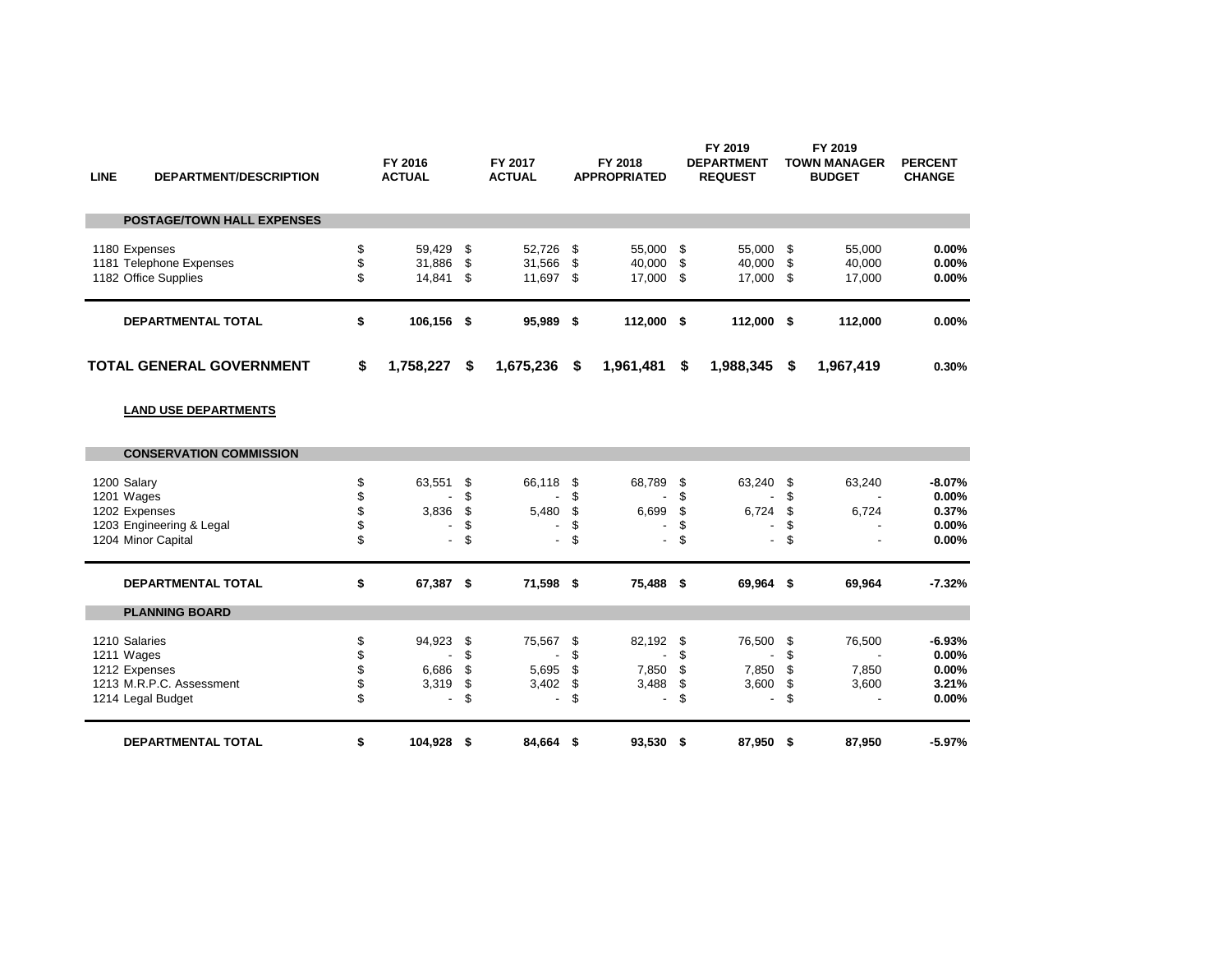| <b>LINE</b> | <b>DEPARTMENT/DESCRIPTION</b>                                      |                      | FY 2016<br><b>ACTUAL</b>  |                      | FY 2017<br><b>ACTUAL</b>                    |                      | FY 2018<br><b>APPROPRIATED</b>                        |                      | FY 2019<br><b>DEPARTMENT</b><br><b>REQUEST</b> |                      | FY 2019<br><b>TOWN MANAGER</b><br><b>BUDGET</b> | <b>PERCENT</b><br><b>CHANGE</b>        |
|-------------|--------------------------------------------------------------------|----------------------|---------------------------|----------------------|---------------------------------------------|----------------------|-------------------------------------------------------|----------------------|------------------------------------------------|----------------------|-------------------------------------------------|----------------------------------------|
|             | <b>ZONING BOARD OF APPEALS</b>                                     |                      |                           |                      |                                             |                      |                                                       |                      |                                                |                      |                                                 |                                        |
|             | 1220 Wages<br>1221 Expenses                                        | \$<br>\$             | 18,455<br>1,027           | \$<br>\$             | 18,810<br>757                               | \$<br>\$             | 19,285<br>1,700                                       | \$<br>\$             | 19,285<br>1,700                                | - \$<br>- \$         | 19,285<br>1,700                                 | 0.00%<br>0.00%                         |
|             | <b>DEPARTMENTAL TOTAL</b>                                          | \$                   | 19,482 \$                 |                      | 19,567 \$                                   |                      | 20,985 \$                                             |                      | 20,985 \$                                      |                      | 20,985                                          | 0.00%                                  |
|             | <b>HISTORIC DISTRICT COMMISSION</b>                                |                      |                           |                      |                                             |                      |                                                       |                      |                                                |                      |                                                 |                                        |
|             | 1230 Wages<br>1231 Expenses                                        | \$<br>\$             | $\overline{\phantom{a}}$  | \$<br>$-$ \$         | ÷.<br>$\overline{a}$                        | \$<br>\$             | $\overline{\phantom{a}}$<br>$\mathbf{r}$              | \$<br>\$             | $\overline{a}$                                 | \$<br>\$             |                                                 | 0.00%<br>0.00%                         |
|             | DEPARTMENTAL TOTAL                                                 | \$                   |                           | - \$                 |                                             | - \$                 |                                                       | - \$                 |                                                | - \$                 |                                                 | 0.00%                                  |
|             | <b>BUILDING INSPECTOR</b>                                          |                      |                           |                      |                                             |                      |                                                       |                      |                                                |                      |                                                 |                                        |
|             | 1240 Salaries<br>1241 Wages<br>1242 Expenses<br>1243 Minor Capital | \$<br>\$<br>\$<br>\$ | 80,858<br>58,904<br>1,950 | \$<br>\$<br>\$<br>\$ | 82,475<br>62,013<br>1,623<br>$\overline{a}$ | \$<br>\$<br>\$<br>\$ | 84,966<br>61,636<br>3,500<br>$\overline{\phantom{a}}$ | \$<br>\$<br>\$<br>\$ | 84,125<br>56,949<br>3,500                      | \$<br>\$<br>\$<br>\$ | 84,125<br>56,949<br>3,500                       | $-0.99%$<br>$-7.60%$<br>0.00%<br>0.00% |
|             | <b>DEPARTMENTAL TOTAL</b>                                          | \$                   | 141,712 \$                |                      | 146,111 \$                                  |                      | 150,102 \$                                            |                      | 144,574 \$                                     |                      | 144,574                                         | $-3.68%$                               |
|             | <b>MECHANICAL INSPECTOR</b>                                        |                      |                           |                      |                                             |                      |                                                       |                      |                                                |                      |                                                 |                                        |
|             | 1250 Fee Salaries<br>1251 Expenses                                 | \$<br>\$             | 31,860<br>3,253           | \$<br>\$             | 31,530<br>$3,724$ \$                        | \$                   | 30,000<br>5,000                                       | \$<br>\$             | 30,000<br>5,000                                | \$<br>\$             | 30,000<br>5,000                                 | 0.00%<br>0.00%                         |
|             | <b>DEPARTMENTAL TOTAL</b>                                          | \$                   | $35,113$ \$               |                      | $35,254$ \$                                 |                      | 35,000 \$                                             |                      | 35,000 \$                                      |                      | 35,000                                          | 0.00%                                  |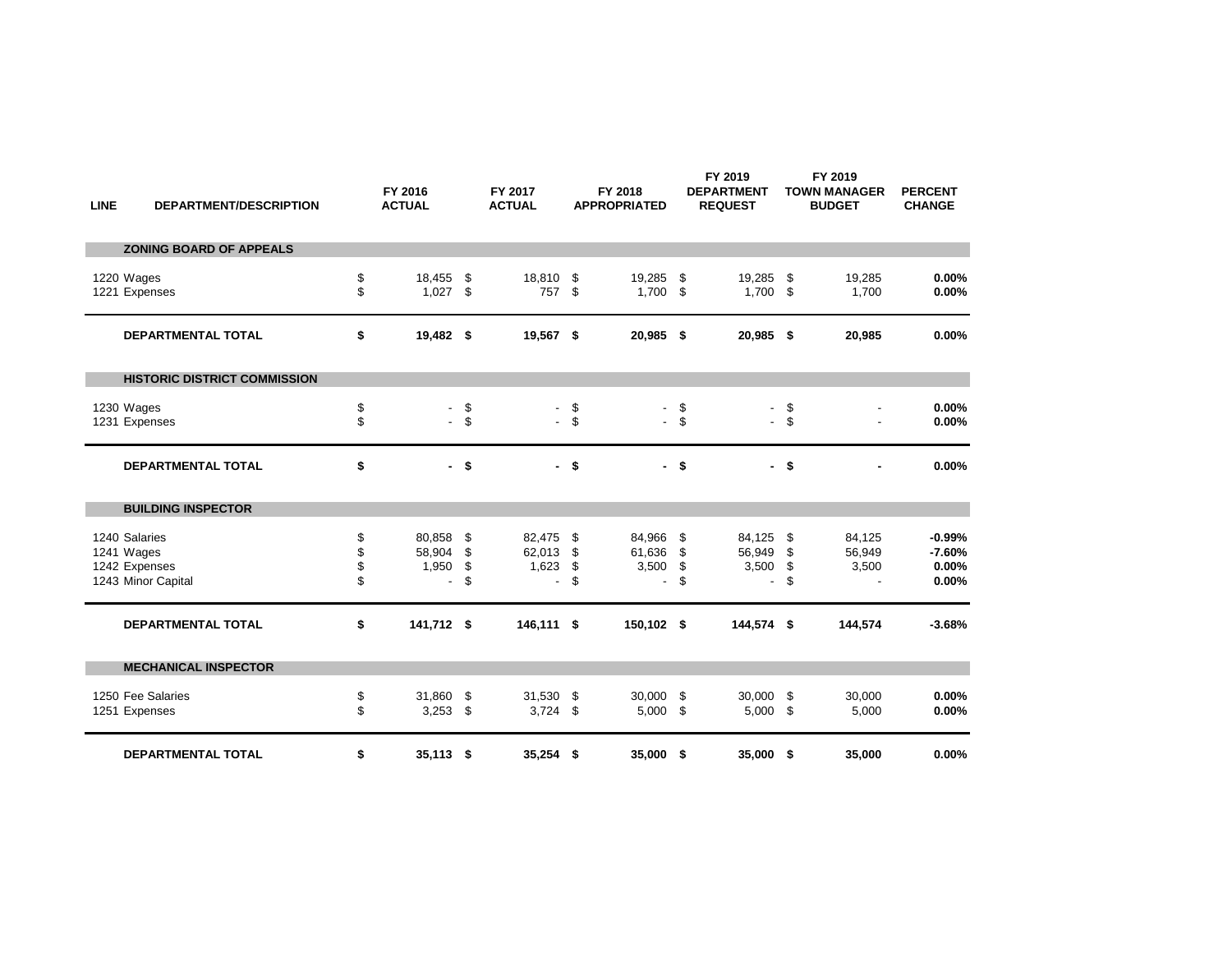| <b>LINE</b> | <b>DEPARTMENT/DESCRIPTION</b>                                                                                                                      |                                  | FY 2016<br><b>ACTUAL</b>        |                                  | FY 2017<br><b>ACTUAL</b>                          |                                  | FY 2018<br><b>APPROPRIATED</b>               |                                  | FY 2019<br><b>DEPARTMENT</b><br><b>REQUEST</b> |                                  | FY 2019<br><b>TOWN MANAGER</b><br><b>BUDGET</b> | <b>PERCENT</b><br><b>CHANGE</b>                    |
|-------------|----------------------------------------------------------------------------------------------------------------------------------------------------|----------------------------------|---------------------------------|----------------------------------|---------------------------------------------------|----------------------------------|----------------------------------------------|----------------------------------|------------------------------------------------|----------------------------------|-------------------------------------------------|----------------------------------------------------|
|             | <b>EARTH REMOVAL INSPECTOR</b>                                                                                                                     |                                  |                                 |                                  |                                                   |                                  |                                              |                                  |                                                |                                  |                                                 |                                                    |
|             | 1260 Stipend<br>1261 Expenses<br>1262 Minor Capital                                                                                                | \$<br>\$                         | 68                              | \$<br>\$<br>\$                   | 1,500<br>100<br>$\blacksquare$                    | \$<br>\$<br>\$                   | 1,500<br>100<br>$\overline{\phantom{a}}$     | \$<br>\$<br>\$                   | 1,500<br>100<br>$\overline{\phantom{a}}$       | -\$<br>\$<br>\$                  | 1,500<br>100                                    | 0.00%<br>0.00%<br>0.00%                            |
|             | <b>DEPARTMENTAL TOTAL</b>                                                                                                                          | \$                               | 68                              | -\$                              | $1,600$ \$                                        |                                  | $1,600$ \$                                   |                                  | $1,600$ \$                                     |                                  | 1,600                                           | 0.00%                                              |
|             | <b>BOARD OF HEALTH</b>                                                                                                                             |                                  |                                 |                                  |                                                   |                                  |                                              |                                  |                                                |                                  |                                                 |                                                    |
|             | 1270 Wages<br>1271 Expenses<br>1272 Nursing Services<br>1273 Nashoba Health District<br>1274 Mental Health<br>1275 Eng/Consult/Landfill Monitoring | \$<br>\$<br>\$<br>\$<br>\$<br>\$ | 673<br>41,221<br>8,000<br>8,621 | \$<br>\$<br>\$<br>\$<br>\$<br>\$ | 718<br>$\blacksquare$<br>42,423<br>8,000<br>9,677 | \$<br>\$<br>\$<br>\$<br>\$<br>\$ | 1,000<br>11,325<br>24,818<br>8,000<br>10,000 | \$<br>\$<br>\$<br>\$<br>\$<br>\$ | 1,000<br>11,325<br>24,818<br>8,000<br>10,000   | \$<br>\$<br>\$<br>\$<br>S<br>-\$ | 1,000<br>11,892<br>26,059<br>8,000<br>10,000    | 0.00%<br>0.00%<br>5.01%<br>5.00%<br>0.00%<br>0.00% |
|             | <b>DEPARTMENTAL TOTAL</b>                                                                                                                          | \$                               | 58,515 \$                       |                                  | 60,818 \$                                         |                                  | 55,143 \$                                    |                                  | 55,143 \$                                      |                                  | 56,951                                          | 3.28%                                              |
|             | <b>SEALER OF WEIGHTS &amp; MEASURES</b>                                                                                                            |                                  |                                 |                                  |                                                   |                                  |                                              |                                  |                                                |                                  |                                                 |                                                    |
|             | 1280 Fee Salaries<br>1281 Expenses                                                                                                                 | \$<br>\$                         | 1,840<br>30                     | \$<br>\$                         | 2,610<br>٠                                        | \$<br>\$                         | 3,000<br>100                                 | \$<br>\$                         | 3,200<br>100                                   | - \$<br>-\$                      | 3,200<br>100                                    | 6.67%<br>0.00%                                     |
|             | <b>DEPARTMENTAL TOTAL</b>                                                                                                                          | \$                               | $1,870$ \$                      |                                  | $2,610$ \$                                        |                                  | $3,100$ \$                                   |                                  | $3,300$ \$                                     |                                  | 3,300                                           | 6.45%                                              |
|             | <b>TOTAL LAND USE DEPARTMENTS</b>                                                                                                                  | \$                               | 429,075                         | \$                               | 422,222                                           | \$                               | 434,948                                      | \$                               | 418,516                                        | - \$                             | 420,324                                         | $-3.36%$                                           |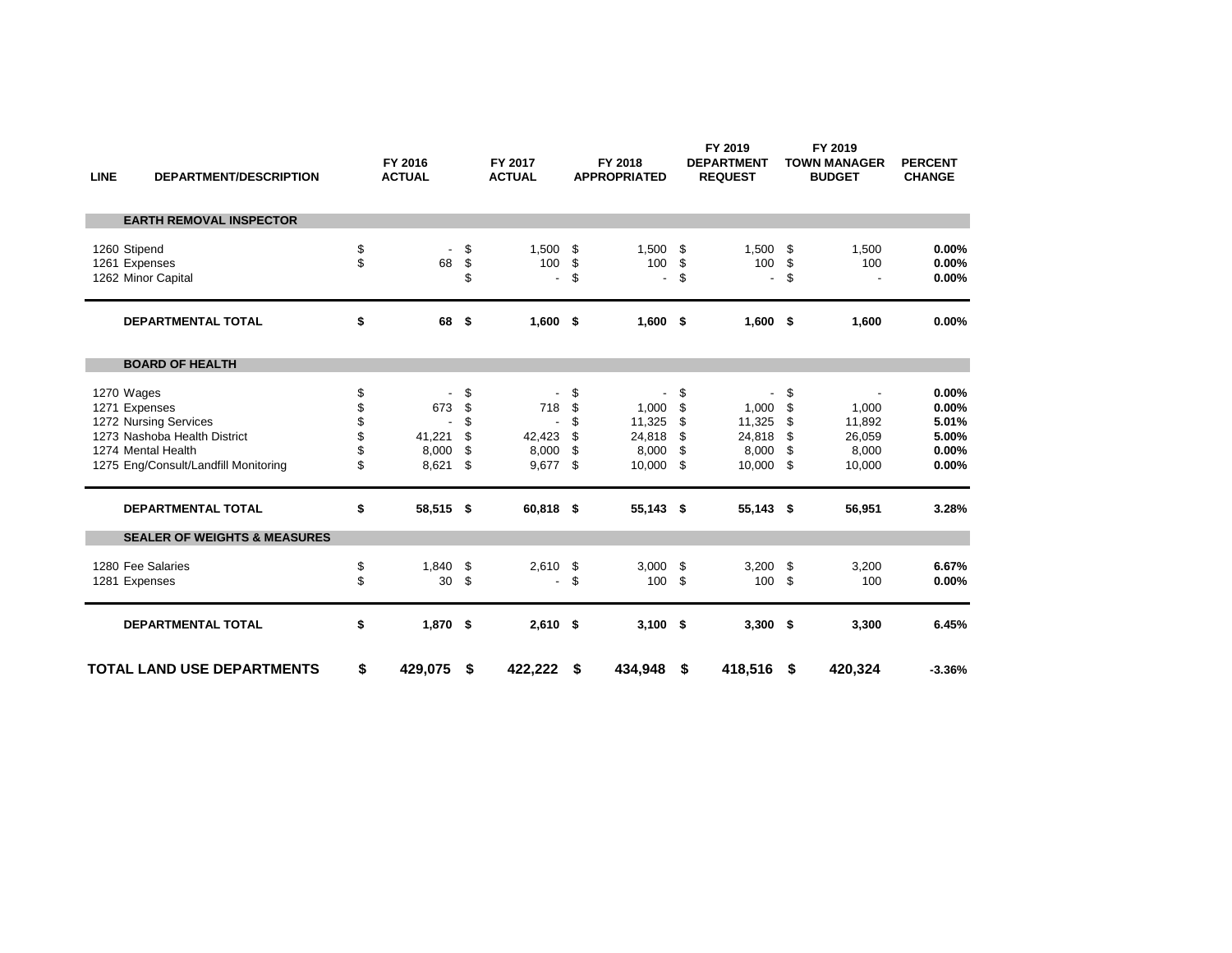| <b>LINE</b><br><b>DEPARTMENT/DESCRIPTION</b> | FY 2016<br><b>ACTUAL</b> |        | FY 2017<br><b>ACTUAL</b> |                    | FY 2018<br><b>APPROPRIATED</b> |                | FY 2019<br><b>DEPARTMENT</b><br><b>REQUEST</b> |                | FY 2019<br><b>TOWN MANAGER</b><br><b>BUDGET</b> | <b>PERCENT</b><br><b>CHANGE</b> |
|----------------------------------------------|--------------------------|--------|--------------------------|--------------------|--------------------------------|----------------|------------------------------------------------|----------------|-------------------------------------------------|---------------------------------|
| PROTECTION OF PERSONS AND PROPERTY           |                          |        |                          |                    |                                |                |                                                |                |                                                 |                                 |
| <b>POLICE DEPARTMENT</b>                     |                          |        |                          |                    |                                |                |                                                |                |                                                 |                                 |
| 1300 Salaries                                | \$<br>311.278            | \$     | 316,053                  | \$                 | 320.822 \$                     |                | 329.378                                        | \$             | 329.378                                         | 2.67%                           |
| 1301 Wages                                   | \$<br>1,637,811          | \$     | 1,659,348                | \$                 | 1,666,539 \$                   |                | 1,666,539                                      | \$             | 1,666,539                                       | 0.00%                           |
| 1302 Expenses                                | 227,571                  | \$     | 182,117 \$               |                    | 192,449 \$                     |                | 192,449                                        | \$             | 198,849                                         | 3.33%                           |
| 1303 Lease or Purchase of Cruisers           | 3,960                    | \$     | 3,960                    | \$                 | 4,000                          | \$             | 4,000                                          | -\$            | 4,000                                           | 0.00%                           |
| 1304 PS Building (Expenses)                  |                          | \$     |                          | \$                 |                                | \$             |                                                | \$             |                                                 | 0.00%                           |
| 1305 Minor Capital                           | \$<br>11,985             | \$     | 11,985                   | \$                 | 20,000                         | \$             | 37,112 \$                                      |                | 20,000                                          | 0.00%                           |
| <b>DEPARTMENTAL TOTAL</b>                    | \$<br>2,192,605 \$       |        | 2,173,463 \$             |                    | 2,203,810 \$                   |                | 2,229,478 \$                                   |                | 2,218,766                                       | 0.68%                           |
| <b>FIRE DEPARTMENT</b>                       |                          |        |                          |                    |                                |                |                                                |                |                                                 |                                 |
| 1310 Salaries                                | \$<br>98,880             | \$     | 102,792 \$               |                    | 113.086                        | - \$           | 116,479                                        | \$             | 116,479                                         | 3.00%                           |
| 1311 Wages                                   | \$<br>683,740            | \$     | 702,084 \$               |                    | 807,333 \$                     |                | 809,601                                        | \$             | 809,601                                         | 0.28%                           |
| 1312 Expenses                                | \$<br>154,381            | -\$    | 163,038 \$               |                    | 168,300 \$                     |                | 173,300 \$                                     |                | 168,300                                         | 0.00%                           |
| <b>DEPARTMENTAL TOTAL</b>                    | \$<br>937,001 \$         |        | 967,914 \$               |                    | 1,088,719 \$                   |                | 1,099,380 \$                                   |                | 1,094,380                                       | 0.52%                           |
| <b>GROTON WATER FIRE PROTECTION</b>          |                          |        |                          |                    |                                |                |                                                |                |                                                 |                                 |
| 1320 West Groton Water District              | \$<br>$\blacksquare$     | \$     | $\overline{\phantom{a}}$ | \$                 | 1                              | \$             | $\mathbf{1}$                                   | \$             | 1                                               | 0.00%                           |
| 1321 Groton Water Department                 | \$                       | $-$ \$ | $\sim$                   | $\mathbf{\hat{s}}$ | $\mathbf{1}$                   | \$             | 1                                              | \$             | $\mathbf{1}$                                    | 0.00%                           |
| <b>DEPARTMENTAL TOTAL</b>                    | \$                       | $-5$   |                          | $-$ \$             |                                | 2 <sub>5</sub> |                                                | 2 <sup>5</sup> | $\mathbf{2}$                                    | 0.00%                           |
| <b>ANIMAL INSPECTOR</b>                      |                          |        |                          |                    |                                |                |                                                |                |                                                 |                                 |
| 1330 Salary                                  | \$<br>2,082              | \$     | 2,070 \$                 |                    | $2,082$ \$                     |                | 2,082                                          | \$             | 2,082                                           | 0.00%                           |
| 1331 Expenses                                | \$<br>130 \$             |        |                          | \$                 | 400 \$                         |                | 400 \$                                         |                | 400                                             | 0.00%                           |
| <b>DEPARTMENTAL TOTAL</b>                    | \$<br>$2,212$ \$         |        | $2,070$ \$               |                    | $2,482$ \$                     |                | $2,482$ \$                                     |                | 2,482                                           | 0.00%                           |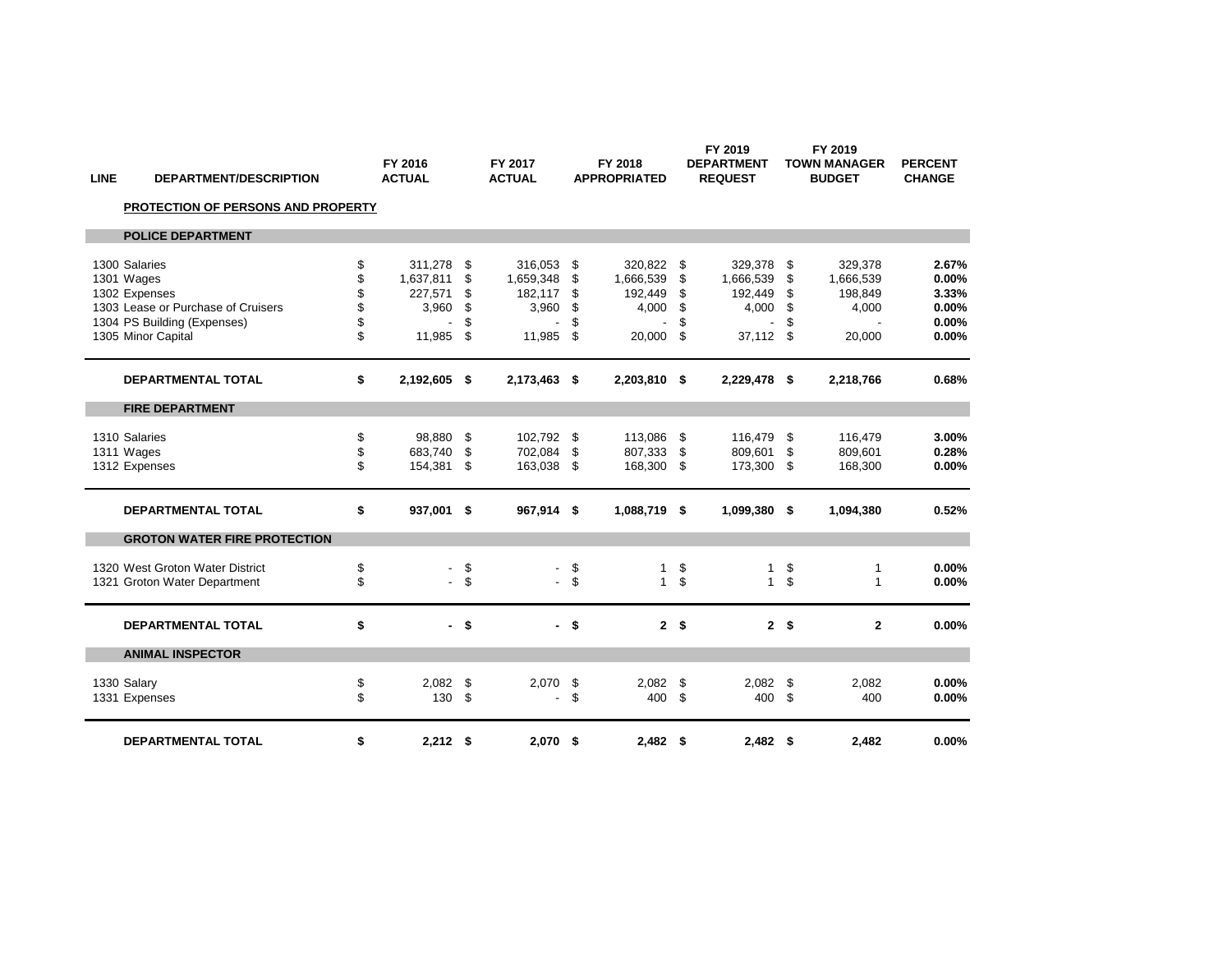| <b>LINE</b> | <b>DEPARTMENT/DESCRIPTION</b>                      |                | FY 2016<br><b>ACTUAL</b>                      |                | FY 2017<br><b>ACTUAL</b>          |                | FY 2018<br><b>APPROPRIATED</b>                |                | FY 2019<br><b>DEPARTMENT</b><br><b>REQUEST</b> |                 | FY 2019<br><b>TOWN MANAGER</b><br><b>BUDGET</b> | <b>PERCENT</b><br><b>CHANGE</b> |
|-------------|----------------------------------------------------|----------------|-----------------------------------------------|----------------|-----------------------------------|----------------|-----------------------------------------------|----------------|------------------------------------------------|-----------------|-------------------------------------------------|---------------------------------|
|             | <b>ANIMAL CONTROL OFFICER</b>                      |                |                                               |                |                                   |                |                                               |                |                                                |                 |                                                 |                                 |
|             | 1340 Salary<br>1341 Expenses                       | \$<br>\$       | $2,082$ \$                                    | \$             | 2,070                             | \$<br>\$       | 2,082<br>400                                  | -\$<br>\$      | $2,082$ \$<br>400                              | \$              | 2,082<br>400                                    | 0.00%<br>0.00%                  |
|             | <b>DEPARTMENTAL TOTAL</b>                          | \$             | $2,082$ \$                                    |                | $2,070$ \$                        |                | $2,482$ \$                                    |                | $2,482$ \$                                     |                 | 2,482                                           | 0.00%                           |
|             | <b>EMERGENCY MANAGEMENT AGENCY</b>                 |                |                                               |                |                                   |                |                                               |                |                                                |                 |                                                 |                                 |
|             | 1350 Salary<br>1351 Expenses<br>1352 Minor Capital | \$<br>\$<br>\$ | 13,300                                        | \$<br>\$<br>\$ | 8,991<br>$\overline{\phantom{a}}$ | \$<br>\$<br>\$ | 12,750<br>18,500 \$                           | \$<br>\$       | 12,750<br>28,500 \$                            | \$<br>\$        | 12,750                                          | 0.00%<br>0.00%<br>0.00%         |
|             | DEPARTMENTAL TOTAL                                 | \$             | 13,300 \$                                     |                | 8,991 \$                          |                | $31,250$ \$                                   |                | 41,250 \$                                      |                 | 12,750                                          | $-59.20%$                       |
|             | <b>DOG OFFICER</b>                                 |                |                                               |                |                                   |                |                                               |                |                                                |                 |                                                 |                                 |
|             | 1360 Salary<br>1361 Expenses                       | \$<br>\$       | 13,973<br>3,425                               | \$<br>\$       | 13,456<br>2,321                   | \$<br>\$       | 13,973<br>$4,000$ \$                          | \$             | 15,000<br>$4,000$ \$                           | - \$            | 15,000<br>4,000                                 | 7.35%<br>0.00%                  |
|             | <b>DEPARTMENTAL TOTAL</b>                          | \$             | 17,398 \$                                     |                | 15,777 \$                         |                | 17,973 \$                                     |                | 19,000 \$                                      |                 | 19,000                                          | 5.71%                           |
|             | <b>POLICE &amp; FIRE COMMUNICATIONS</b>            |                |                                               |                |                                   |                |                                               |                |                                                |                 |                                                 |                                 |
|             | 1370 Wages<br>1371 Expenses<br>1372 Minor Capital  | \$<br>\$<br>\$ | 264,775<br>14,230<br>$\overline{\phantom{a}}$ | \$<br>\$<br>\$ | 302,859<br>17,352<br>L.           | \$<br>\$<br>\$ | 480,247<br>18,250<br>$\overline{\phantom{a}}$ | \$<br>\$<br>\$ | 480,247<br>19,925<br>$\overline{\phantom{a}}$  | -\$<br>\$<br>\$ | 480,247<br>18,250                               | 0.00%<br>0.00%<br>0.00%         |
|             | DEPARTMENTAL TOTAL                                 | \$             | 279,005 \$                                    |                | 320,211 \$                        |                | 498,497 \$                                    |                | 500,172 \$                                     |                 | 498,497                                         | 0.00%                           |
|             | <b>TOTAL PROTECTION OF</b><br>PERSONS AND PROPERTY | \$             | 3,443,603                                     | \$             | 3,490,496                         | \$             | 3,845,215                                     | -\$            | 3,894,246                                      | - \$            | 3,848,359                                       | 0.08%                           |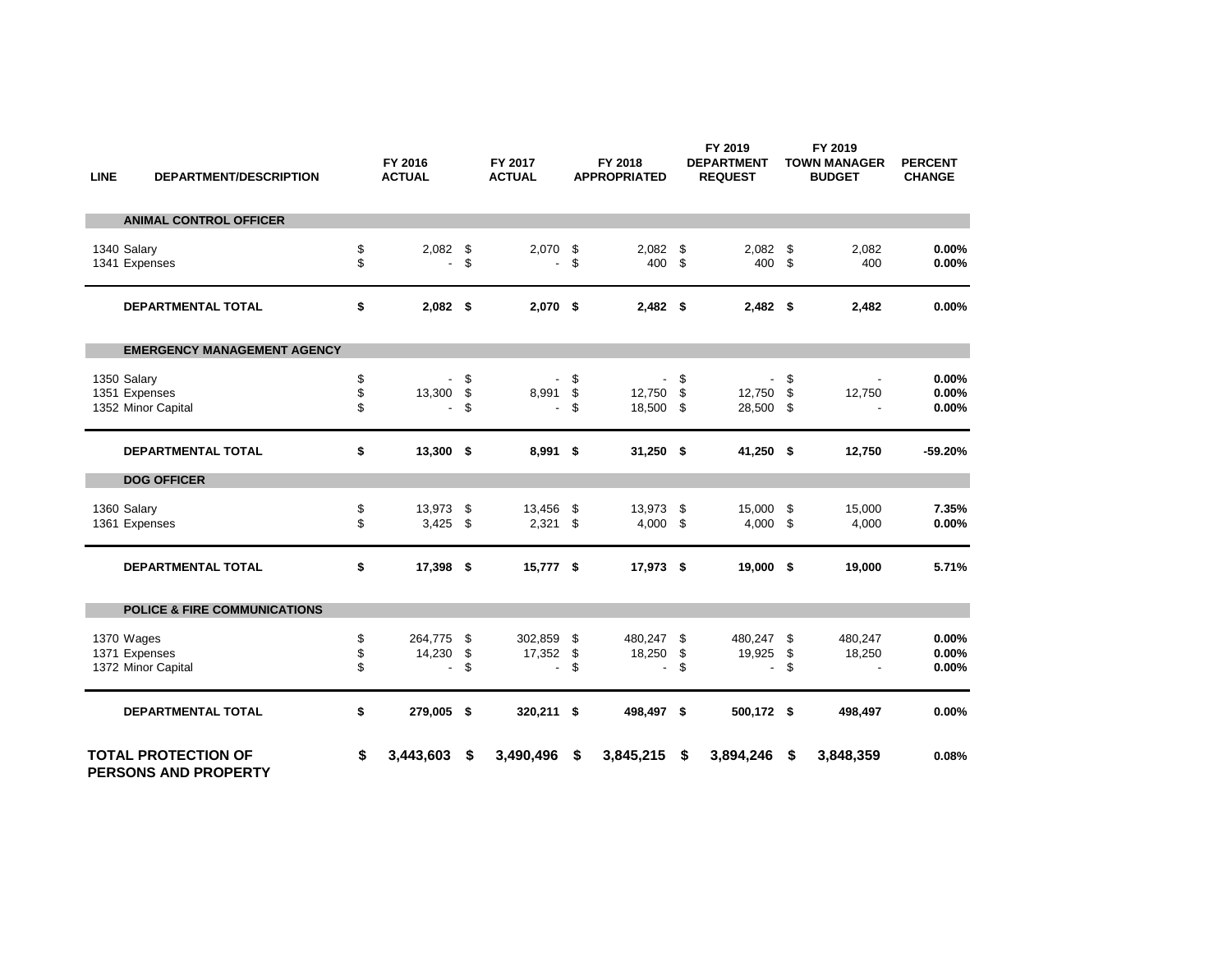| <b>LINE</b> | DEPARTMENT/DESCRIPTION                           |    | FY 2016<br><b>ACTUAL</b> | FY 2017<br><b>ACTUAL</b>       |          | FY 2018<br><b>APPROPRIATED</b> |     | FY 2019<br><b>DEPARTMENT</b><br><b>REQUEST</b> |    | FY 2019<br><b>TOWN MANAGER</b><br><b>BUDGET</b> | <b>PERCENT</b><br><b>CHANGE</b> |
|-------------|--------------------------------------------------|----|--------------------------|--------------------------------|----------|--------------------------------|-----|------------------------------------------------|----|-------------------------------------------------|---------------------------------|
|             | <b>REGIONAL SCHOOL DISTRICT BUDGETS</b>          |    |                          |                                |          |                                |     |                                                |    |                                                 |                                 |
|             | NASHOBA VALLEY REGIONAL TECHNICAL HIGH SCHOOL    |    |                          |                                |          |                                |     |                                                |    |                                                 |                                 |
|             | 1400 Operating Expenses                          | \$ | 596,609 \$               | 570,080 \$                     |          | 607,520 \$                     |     | 557,295 \$                                     |    | 557,295                                         | $-8.27%$                        |
|             | DEPARTMENTAL TOTAL                               | \$ | 596,609 \$               | 570,080 \$                     |          | 607,520 \$                     |     | 557,295 \$                                     |    | 557,295                                         | $-8.27%$                        |
|             | <b>GROTON-DUNSTABLE REGIONAL SCHOOL DISTRICT</b> |    |                          |                                |          |                                |     |                                                |    |                                                 |                                 |
|             | 1410 Operating Expenses                          | \$ | 18,266,196 \$            | 19,507,139 \$                  |          | 19,038,970 \$                  |     | 20,215,428                                     | \$ | 20,215,428                                      | 6.18%                           |
|             | 1411 Debt Service, Excluded                      | \$ |                          | \$<br>$\overline{\phantom{a}}$ | \$       | 1,077,059                      | -\$ | 814,060                                        | \$ | 814,060                                         | $-24.42%$                       |
|             | 1412 Debt Service, Unexcluded                    | \$ | $\blacksquare$           | \$<br>$\overline{\phantom{a}}$ | \$       | 59,835                         | \$  | 57,181                                         | \$ | 57,181                                          | 0.00%                           |
|             | 1413 Capital Assessment                          | \$ | $\blacksquare$           | \$<br>$\blacksquare$           | \$       |                                | \$  | 425,425 \$                                     |    | 425,425                                         | 0.00%                           |
|             | <b>DEPARTMENTAL TOTAL</b>                        | \$ | 18,266,196 \$            | 19,507,139 \$                  |          | 20,175,864 \$                  |     | 21,512,094 \$                                  |    | 21,512,094                                      | 6.62%                           |
|             |                                                  |    |                          |                                |          |                                |     |                                                |    |                                                 |                                 |
|             | <b>TOTAL SCHOOLS</b>                             | S. | 18,862,805 \$            | 20,077,219 \$                  |          | 20,783,384                     | S.  | 22,069,389                                     | S  | 22,069,389                                      | 6.19%                           |
|             | DEPARTMENT OF PUBLIC WORKS                       |    |                          |                                |          |                                |     |                                                |    |                                                 |                                 |
|             | <b>HIGHWAY DEPARTMENT</b>                        |    |                          |                                |          |                                |     |                                                |    |                                                 |                                 |
|             | 1500 Salaries                                    | \$ |                          | 99,851                         |          | 103.824                        | -\$ | 103.824                                        | \$ | 103.824                                         | 0.00%                           |
|             | 1501 Wages                                       | \$ | 96,498 \$<br>597,818     | \$<br>607,880                  | \$<br>\$ | 656,020                        | \$  | 656,020                                        | \$ | 656,020                                         | 0.00%                           |
|             | 1502 Expenses                                    | \$ | 133,700                  | \$<br>156,055                  | \$       | 134,300                        | \$  | 134,300                                        | \$ | 134,300                                         | 0.00%                           |
|             | 1503 Highway Maintenance                         | \$ | 84,970                   | \$<br>79,253                   | \$       | 90,000                         | \$  | 90,000                                         | \$ | 90,000                                          |                                 |
|             | 1504 Minor Capital                               | \$ |                          | \$<br>$\overline{a}$           | \$       |                                | \$  |                                                | \$ |                                                 | 0.00%<br>0.00%                  |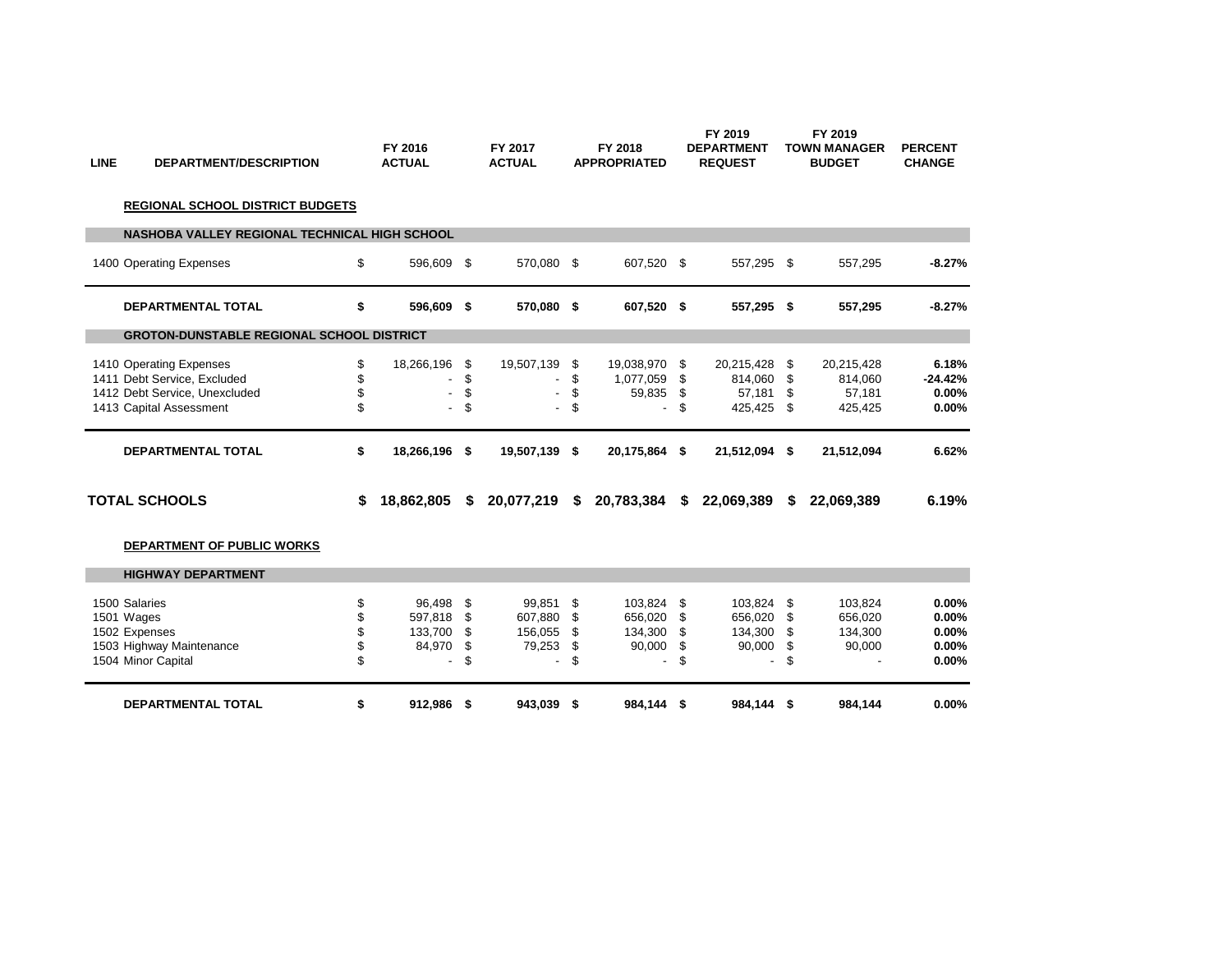| <b>LINE</b> | <b>DEPARTMENT/DESCRIPTION</b>                                |                      | FY 2016<br><b>ACTUAL</b>       |                      | FY 2017<br><b>ACTUAL</b>          |                      | FY 2018<br><b>APPROPRIATED</b> |                       | FY 2019<br><b>DEPARTMENT</b><br><b>REQUEST</b> |                  | FY 2019<br><b>TOWN MANAGER</b><br><b>BUDGET</b>      | <b>PERCENT</b><br><b>CHANGE</b>  |
|-------------|--------------------------------------------------------------|----------------------|--------------------------------|----------------------|-----------------------------------|----------------------|--------------------------------|-----------------------|------------------------------------------------|------------------|------------------------------------------------------|----------------------------------|
|             | <b>STREET LIGHTS</b>                                         |                      |                                |                      |                                   |                      |                                |                       |                                                |                  |                                                      |                                  |
|             | 1510 Expenses                                                | \$                   | 12,500 \$                      |                      | 12,500                            | \$                   | 15,000 \$                      |                       | 15,000 \$                                      |                  | 15,000                                               | 0.00%                            |
|             | <b>DEPARTMENTAL TOTAL</b>                                    | \$                   | $12,500$ \$                    |                      | $12,500$ \$                       |                      | 15,000 \$                      |                       | 15,000 \$                                      |                  | 15,000                                               | 0.00%                            |
|             | <b>SNOW AND ICE</b>                                          |                      |                                |                      |                                   |                      |                                |                       |                                                |                  |                                                      |                                  |
|             | 1520 Expenses<br>1521 Overtime<br>1522 Hired Equipment       | \$<br>\$<br>\$       | 98,714<br>266,267<br>54,436 \$ | -\$<br>\$            | 329,121<br>152.892<br>116,132     | \$<br>\$<br>\$       | 165,000<br>140,000<br>35,000   | \$<br>\$<br>\$        | 165,000<br>140,000<br>35,000 \$                | -\$<br>-\$       | 165,000<br>140,000<br>35,000                         | 0.00%<br>0.00%<br>0.00%          |
|             | <b>DEPARTMENTAL TOTAL</b>                                    | \$                   | 419,417 \$                     |                      | 598,145 \$                        |                      | 340,000 \$                     |                       | 340,000 \$                                     |                  | 340,000                                              | 0.00%                            |
|             | <b>TREE WARDEN BUDGET</b>                                    |                      |                                |                      |                                   |                      |                                |                       |                                                |                  |                                                      |                                  |
|             | 1530 Salary<br>1531 Expenses<br>1532 Trees<br>1533 Tree Work | \$<br>\$<br>\$<br>\$ | 2,349<br>10,258                | \$<br>\$<br>\$<br>\$ | $\blacksquare$<br>2,999<br>11,500 | \$<br>\$<br>\$<br>\$ | 3,000<br>1,500<br>10,000       | \$<br>\$<br>\$<br>-\$ | $\blacksquare$<br>3,000<br>1,500<br>15,000 \$  | \$<br>\$<br>\$   | $\overline{\phantom{a}}$<br>3,000<br>1,500<br>10,000 | 0.00%<br>0.00%<br>0.00%<br>0.00% |
|             | <b>DEPARTMENTAL TOTAL</b>                                    | \$                   | 12,607 \$                      |                      | 14,499 \$                         |                      | 14,500 \$                      |                       | 19,500 \$                                      |                  | 14,500                                               | 0.00%                            |
|             | <b>MUNICIPAL BUILDING AND PROPERTY MAINTENANCE</b>           |                      |                                |                      |                                   |                      |                                |                       |                                                |                  |                                                      |                                  |
|             | 1540 Wages<br>1541 Expenses<br>1542 Minor Capital            | \$<br>\$<br>\$       | 86,266<br>273,295<br>20,000    | \$<br>\$<br>\$       | 86,718<br>259,727<br>20,000       | \$<br>\$<br>\$       | 90,325<br>280,850<br>25,000    | - \$<br>\$<br>\$      | 131,626<br>280,850<br>35,000                   | - \$<br>\$<br>\$ | 131,626<br>260,850<br>20,000                         | 45.72%<br>$-7.12%$<br>$-20.00%$  |
|             | <b>DEPARTMENTAL TOTAL</b>                                    | \$                   | 379,561 \$                     |                      | 366,445                           | \$                   | 396,175 \$                     |                       | 447,476 \$                                     |                  | 412,476                                              | 4.11%                            |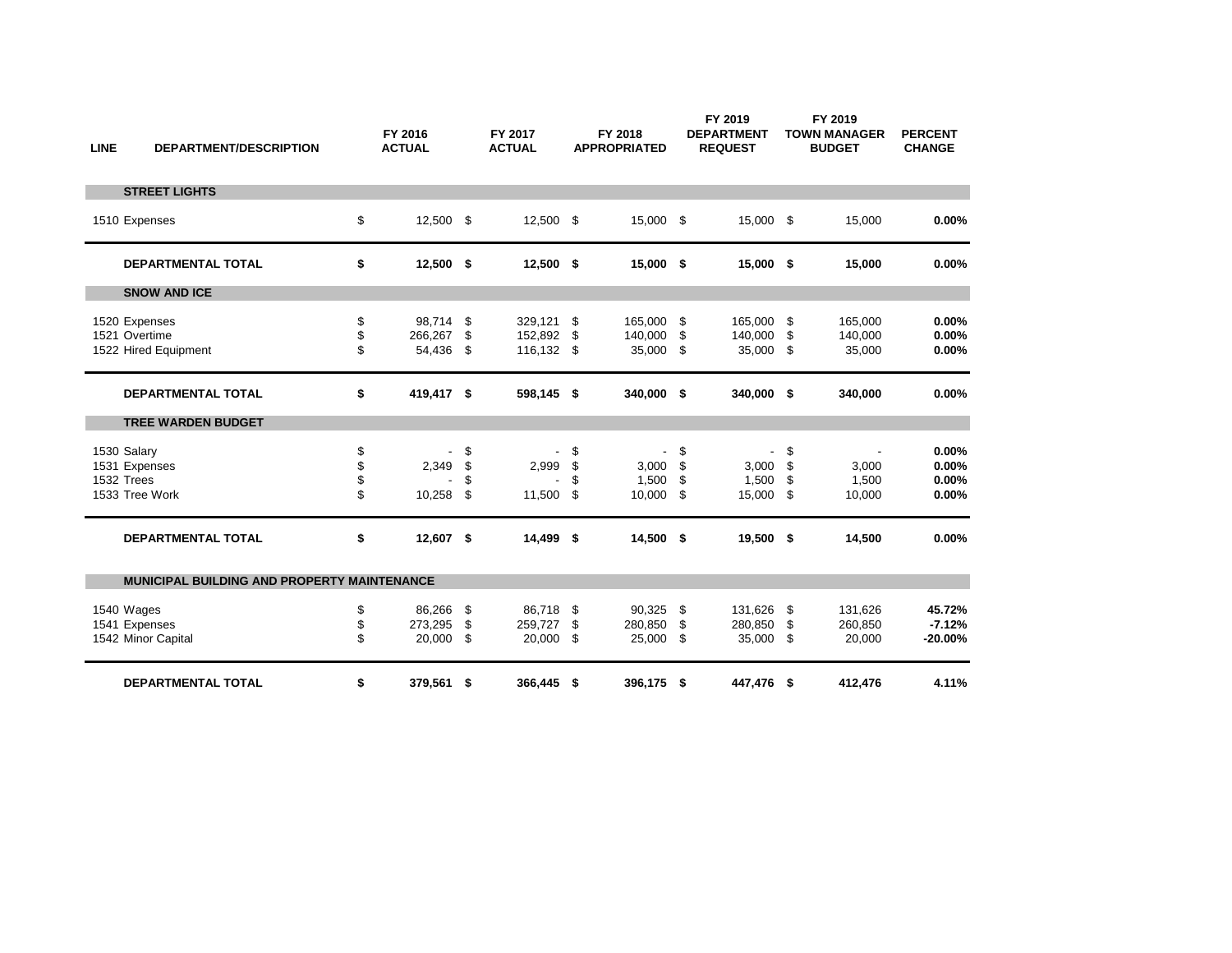| <b>LINE</b> | <b>DEPARTMENT/DESCRIPTION</b>                                                                        |                            | FY 2016<br><b>ACTUAL</b>                   |                            | FY 2017<br><b>ACTUAL</b>                              |                            | FY 2018<br><b>APPROPRIATED</b>             |                            | FY 2019<br><b>DEPARTMENT</b><br><b>REQUEST</b>  |                            | FY 2019<br><b>TOWN MANAGER</b><br><b>BUDGET</b> | <b>PERCENT</b><br><b>CHANGE</b>               |
|-------------|------------------------------------------------------------------------------------------------------|----------------------------|--------------------------------------------|----------------------------|-------------------------------------------------------|----------------------------|--------------------------------------------|----------------------------|-------------------------------------------------|----------------------------|-------------------------------------------------|-----------------------------------------------|
|             | <b>SOLID WASTE DISPOSAL</b>                                                                          |                            |                                            |                            |                                                       |                            |                                            |                            |                                                 |                            |                                                 |                                               |
|             | 1550 Wages<br>1551 Expenses<br>1552 Tipping Fees<br>1553 North Central SW Coop<br>1554 Minor Capital | \$<br>\$<br>\$<br>\$<br>\$ | 114,399<br>50,684<br>133,857<br>5,850<br>٠ | \$<br>\$<br>\$<br>\$<br>\$ | 119,357<br>53,542<br>129,998<br>5,850<br>5,000        | \$<br>\$<br>\$<br>\$<br>\$ | 128,236<br>54,486<br>130,000<br>5,850<br>٠ | \$<br>\$<br>\$<br>\$<br>\$ | 128,236<br>54,486<br>130,000<br>5,850<br>20,000 | \$<br>\$<br>\$<br>\$<br>\$ | 128,236<br>44,486<br>130,000<br>5,850<br>10,000 | 0.00%<br>$-18.35%$<br>0.00%<br>0.00%<br>0.00% |
|             | <b>DEPARTMENTAL TOTAL</b>                                                                            | \$                         | 304,790 \$                                 |                            | 313,747 \$                                            |                            | 318,572 \$                                 |                            | 338,572 \$                                      |                            | 318,572                                         | 0.00%                                         |
|             | <b>PARKS DEPARTMENT</b>                                                                              |                            |                                            |                            |                                                       |                            |                                            |                            |                                                 |                            |                                                 |                                               |
|             | 1560 Wages<br>1561 Expenses                                                                          | \$<br>\$                   | 2,541<br>62,902 \$                         | \$                         | 2,538<br>60,849                                       | \$<br>\$                   | 2,659<br>65,759 \$                         | \$                         | 65,759 \$                                       | \$                         | 65,759                                          | $-100.00%$<br>0.00%                           |
|             | <b>DEPARTMENTAL TOTAL</b>                                                                            | \$                         | 65,443 \$                                  |                            | 63,387 \$                                             |                            | 68,418 \$                                  |                            | 65,759 \$                                       |                            | 65,759                                          | $-3.89%$                                      |
|             | <b>TOTAL DEPARTMENT OF</b><br><b>PUBLIC WORKS</b>                                                    | \$                         | 2,107,304                                  | \$                         | 2,311,762                                             | \$                         | 2,136,809                                  | \$                         | 2,210,451                                       | S                          | 2,150,451                                       | 0.64%                                         |
|             | <b>LIBRARY AND CITIZEN SERVICES</b>                                                                  |                            |                                            |                            |                                                       |                            |                                            |                            |                                                 |                            |                                                 |                                               |
|             | <b>COUNCIL ON AGING</b>                                                                              |                            |                                            |                            |                                                       |                            |                                            |                            |                                                 |                            |                                                 |                                               |
|             | 1600 Salaries<br>1601 Wages<br>1602 Expenses<br>1603 Minor Capital                                   | \$<br>\$<br>\$<br>\$       | 68,597<br>54,426<br>10,732<br>2,500        | \$<br>\$<br>\$<br>\$       | 70,668<br>55,350<br>8,261<br>$\overline{\phantom{0}}$ | \$<br>\$<br>\$             | 73,524<br>69,809<br>8,454                  | \$<br>\$<br>\$<br>\$       | 73,524<br>72,785<br>8,454<br>٠                  | \$<br>\$<br>\$<br>\$       | 73,524<br>72,785<br>8,454                       | 0.00%<br>4.26%<br>0.00%<br>0.00%              |

**DEPARTMENTAL TOTAL \$ 136,255 \$ 134,279 \$ 151,787 \$ 154,763 \$ 154,763 1.96%**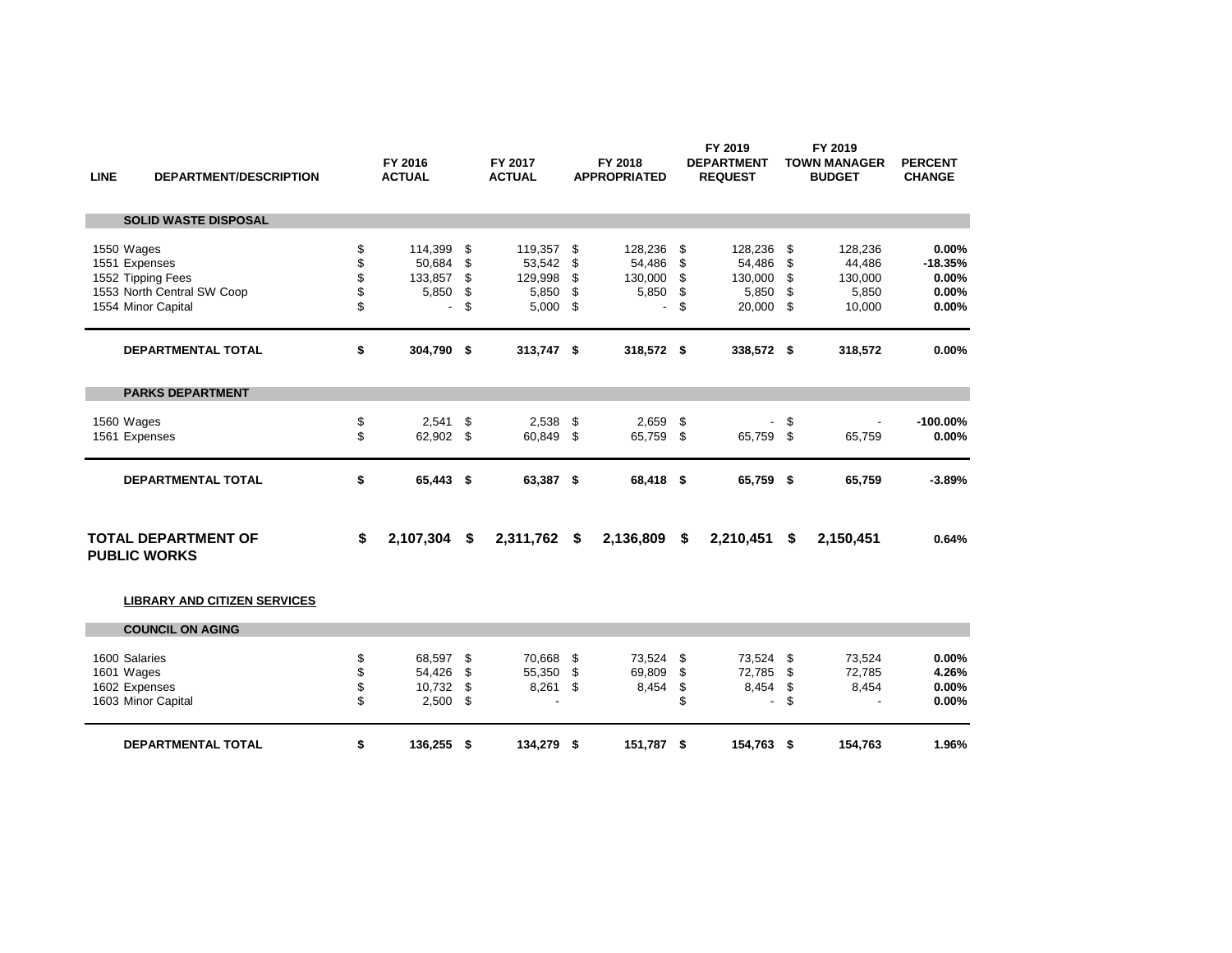| <b>LINE</b> | DEPARTMENT/DESCRIPTION                                                        |                      | FY 2016<br><b>ACTUAL</b>                          |                      | FY 2017<br><b>ACTUAL</b>                |                      | FY 2018<br><b>APPROPRIATED</b>           |                      | FY 2019<br><b>DEPARTMENT</b><br><b>REQUEST</b> |                       | FY 2019<br><b>TOWN MANAGER</b><br><b>BUDGET</b> | <b>PERCENT</b><br><b>CHANGE</b>    |
|-------------|-------------------------------------------------------------------------------|----------------------|---------------------------------------------------|----------------------|-----------------------------------------|----------------------|------------------------------------------|----------------------|------------------------------------------------|-----------------------|-------------------------------------------------|------------------------------------|
|             | <b>SENIOR CENTER VAN</b>                                                      |                      |                                                   |                      |                                         |                      |                                          |                      |                                                |                       |                                                 |                                    |
|             | 1610 Wages<br>1611 Expenses                                                   | \$<br>\$             | 43,699<br>8,124                                   | \$<br>\$             | 46.896<br>6,528                         | \$<br>\$             | 59,892 \$<br>17,673 \$                   |                      | 59,580 \$<br>17,673 \$                         |                       | 59.580<br>17,673                                | $-0.52%$<br>0.00%                  |
|             | <b>DEPARTMENTAL TOTAL</b>                                                     | \$                   | 51,823 \$                                         |                      | 53,424 \$                               |                      | 77,565 \$                                |                      | 77,253 \$                                      |                       | 77,253                                          | $-0.40%$                           |
|             | <b>VETERAN'S SERVICE OFFICER</b>                                              |                      |                                                   |                      |                                         |                      |                                          |                      |                                                |                       |                                                 |                                    |
|             | 1620 Salary<br>1621 Expenses<br>1622 Veterans' Benefits<br>1623 Minor Capital | \$<br>\$<br>\$<br>\$ | 3,484<br>59<br>33,681<br>$\overline{\phantom{a}}$ | \$<br>\$<br>\$<br>\$ | 3,484<br>65<br>39,876<br>$\overline{a}$ | \$<br>\$<br>\$<br>\$ | 3,485<br>600<br>50,000<br>$\blacksquare$ | \$<br>\$<br>\$<br>\$ | 5,000<br>1,100<br>50,000<br>$\overline{a}$     | -\$<br>\$<br>\$<br>\$ | 5,000<br>1,100<br>50,000                        | 43.47%<br>83.33%<br>0.00%<br>0.00% |
|             | DEPARTMENT TOTAL                                                              | \$                   | $37,224$ \$                                       |                      | 43,425 \$                               |                      | 54,085 \$                                |                      | 56,100 \$                                      |                       | 56,100                                          | 3.73%                              |
|             | <b>GRAVES REGISTRATION</b>                                                    |                      |                                                   |                      |                                         |                      |                                          |                      |                                                |                       |                                                 |                                    |
|             | 1630 Salary/Stipend<br>1631 Expenses                                          | \$<br>\$             | 250<br>60                                         | \$<br>\$             | 250<br>760                              | \$<br>\$             | 250<br>760                               | \$<br>\$             | 250<br>760                                     | \$<br>\$              | 250<br>760                                      | 0.00%<br>0.00%                     |
|             | <b>DEPARTMENTAL TOTAL</b>                                                     | \$                   | 310 \$                                            |                      | $1,010$ \$                              |                      | $1,010$ \$                               |                      | $1,010$ \$                                     |                       | 1,010                                           | 0.00%                              |
|             | <b>CARE OF VETERAN GRAVES</b>                                                 |                      |                                                   |                      |                                         |                      |                                          |                      |                                                |                       |                                                 |                                    |
|             | 1640 Contract Expenses                                                        | \$                   | 1,550                                             | \$                   | $1,550$ \$                              |                      | $1,550$ \$                               |                      | $1,550$ \$                                     |                       | 1,550                                           | 0.00%                              |
|             | <b>DEPARTMENTAL TOTAL</b>                                                     | \$                   | $1,550$ \$                                        |                      | $1,550$ \$                              |                      | $1,550$ \$                               |                      | $1,550$ \$                                     |                       | 1,550                                           | 0.00%                              |
|             | OLD BURYING GROUND COMMITTEE                                                  |                      |                                                   |                      |                                         |                      |                                          |                      |                                                |                       |                                                 |                                    |
|             | 1650 Expenses                                                                 | \$                   | 700                                               | \$                   | 800                                     | - \$                 | 800 \$                                   |                      | $2,000$ \$                                     |                       | 800                                             | 0.00%                              |
|             | <b>DEPARTMENTAL TOTAL</b>                                                     | \$                   | 700                                               | -\$                  | 800                                     | \$                   | 800 \$                                   |                      | $2,000$ \$                                     |                       | 800                                             | 0.00%                              |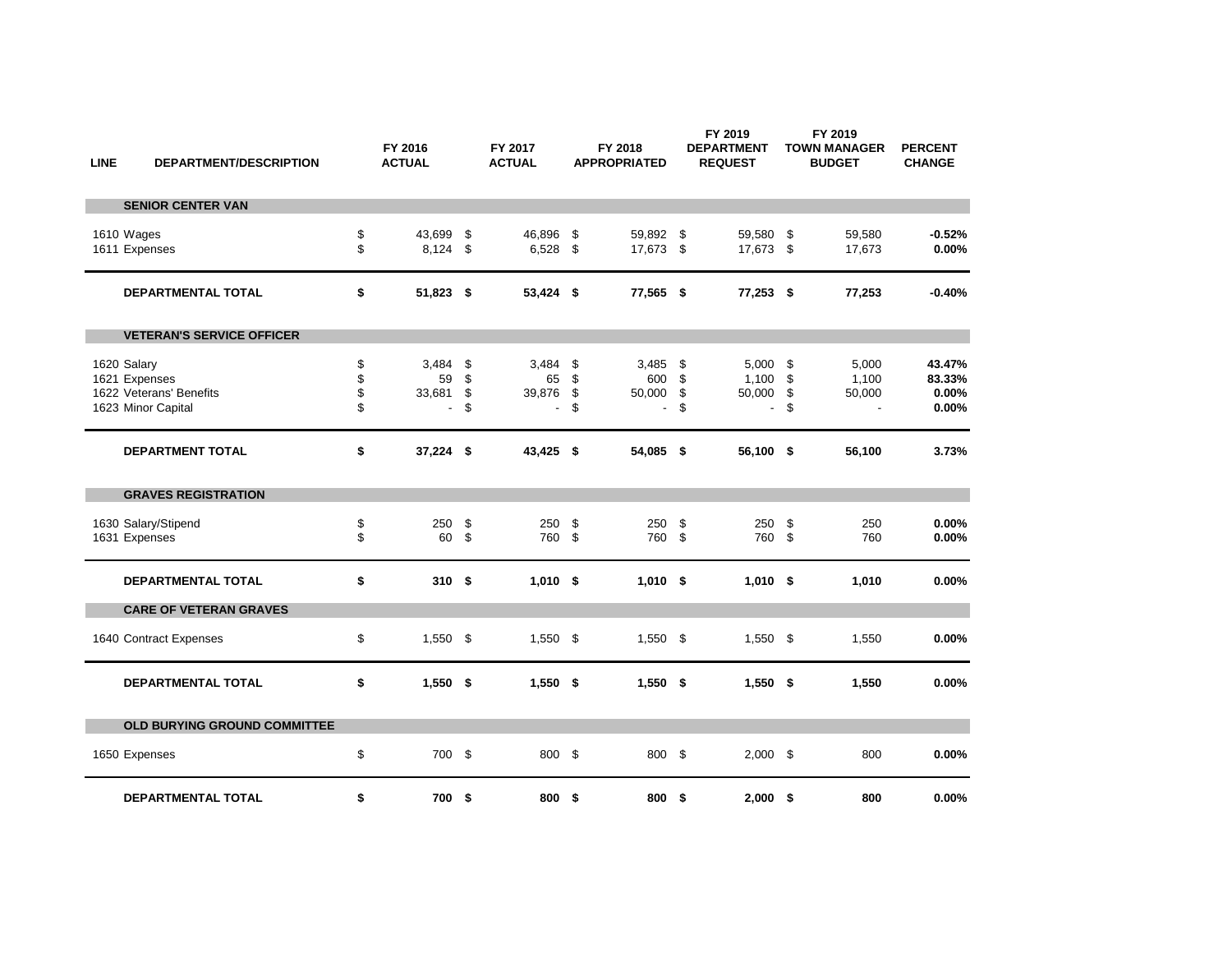| <b>LINE</b> | <b>DEPARTMENT/DESCRIPTION</b>            |          | FY 2016<br><b>ACTUAL</b> |          | FY 2017<br><b>ACTUAL</b> |          | FY 2018<br><b>APPROPRIATED</b> |          | FY 2019<br><b>DEPARTMENT</b><br><b>REQUEST</b> |          | FY 2019<br><b>TOWN MANAGER</b><br><b>BUDGET</b> | <b>PERCENT</b><br><b>CHANGE</b> |
|-------------|------------------------------------------|----------|--------------------------|----------|--------------------------|----------|--------------------------------|----------|------------------------------------------------|----------|-------------------------------------------------|---------------------------------|
|             | <b>LIBRARY</b>                           |          |                          |          |                          |          |                                |          |                                                |          |                                                 |                                 |
|             | 1660 Salary                              | \$       | 346,391                  | \$       | 357,628                  | \$       | 367,248                        | -\$      | 367,248                                        | - \$     | 367,248                                         | 0.00%                           |
|             | 1661 Wages                               | \$       | 284,245                  | \$       | 291,991                  | \$       | 316,472                        | \$       | 317,936                                        | \$       | 317,936                                         | 0.46%                           |
|             | 1662 Expenses                            | \$       | 199,054                  | \$       | 200,010                  | \$       | 195,621                        | \$       | 200,998                                        | \$       | 200,498                                         | 2.49%                           |
|             | 1663 Minor Capital                       | \$       | 12,700                   | \$       | L,                       | \$       |                                | \$       | $\overline{a}$                                 | \$       |                                                 | 0.00%                           |
|             | <b>DEPARTMENTAL TOTAL</b>                | \$       | 842,390 \$               |          | 849,629 \$               |          | 879,341 \$                     |          | 886,182 \$                                     |          | 885,682                                         | 0.72%                           |
|             | <b>COMMEMORATIONS &amp; CELEBRATIONS</b> |          |                          |          |                          |          |                                |          |                                                |          |                                                 |                                 |
|             |                                          |          |                          |          |                          |          |                                |          |                                                |          |                                                 |                                 |
| 1671        | 1670 Expenses<br>Fireworks               | \$<br>\$ | 464                      | \$<br>\$ | 483<br>$\blacksquare$    | \$<br>\$ | 500<br>$\blacksquare$          | \$<br>\$ | 500<br>$\overline{\phantom{a}}$                | \$<br>\$ | 500                                             | 0.00%<br>0.00%                  |
|             |                                          |          |                          |          |                          |          |                                |          |                                                |          |                                                 |                                 |
|             | <b>DEPARTMENTAL TOTAL</b>                | \$       | 464 \$                   |          | 483 \$                   |          | 500 \$                         |          | 500 \$                                         |          | 500                                             | 0.00%                           |
|             | <b>WATER SAFETY</b>                      |          |                          |          |                          |          |                                |          |                                                |          |                                                 |                                 |
|             | 1680 Wages                               | \$       | 1,836                    | \$       | 1,999                    | \$       | 2.640                          | \$       | 2,640                                          | \$       | 4,200                                           | 0.00%                           |
|             | 1681 Expenses and Minor Capital          | \$       | 24,514                   | \$       | 5,489                    | \$       | 27,989                         | \$       | 28,747                                         | \$       | 28,747                                          | 0.00%                           |
|             | 1682 Property Maint. & Improvements      | \$       | $\overline{\phantom{a}}$ | \$       | $\overline{a}$           | \$       | 9,000                          | \$       | 9,000                                          | -\$      | 9,000                                           | 0.00%                           |
|             | <b>DEPARTMENTAL TOTAL</b>                | \$       | 26,350 \$                |          | 7,488 \$                 |          | 39,629 \$                      |          | 40,387 \$                                      |          | 41,947                                          | 5.85%                           |
|             |                                          |          |                          |          |                          |          |                                |          |                                                |          |                                                 |                                 |
|             | <b>WEED MANAGEMENT</b>                   |          |                          |          |                          |          |                                |          |                                                |          |                                                 |                                 |
|             | 1690 Wages                               | \$       |                          | \$       |                          | \$       |                                | \$       |                                                | \$       | $\overline{\phantom{a}}$                        | 0.00%                           |
|             | 1691 Expenses: Weed Harvester            | \$       | 4,000                    | \$       | 4,429                    | \$       | 7,000                          | \$       | 7,000                                          | \$       | 7,000                                           | 0.00%                           |
|             | 1692 Expenses: Great Lakes               | \$       | 17                       | \$       | 63                       | \$       | $2,385$ \$                     |          | $2,385$ \$                                     |          | 2,385                                           | 0.00%                           |
|             | <b>DEPARTMENTAL TOTAL</b>                | \$       | 4,017 \$                 |          | $4,492$ \$               |          | $9,385$ \$                     |          | $9,385$ \$                                     |          | 9,385                                           | 0.00%                           |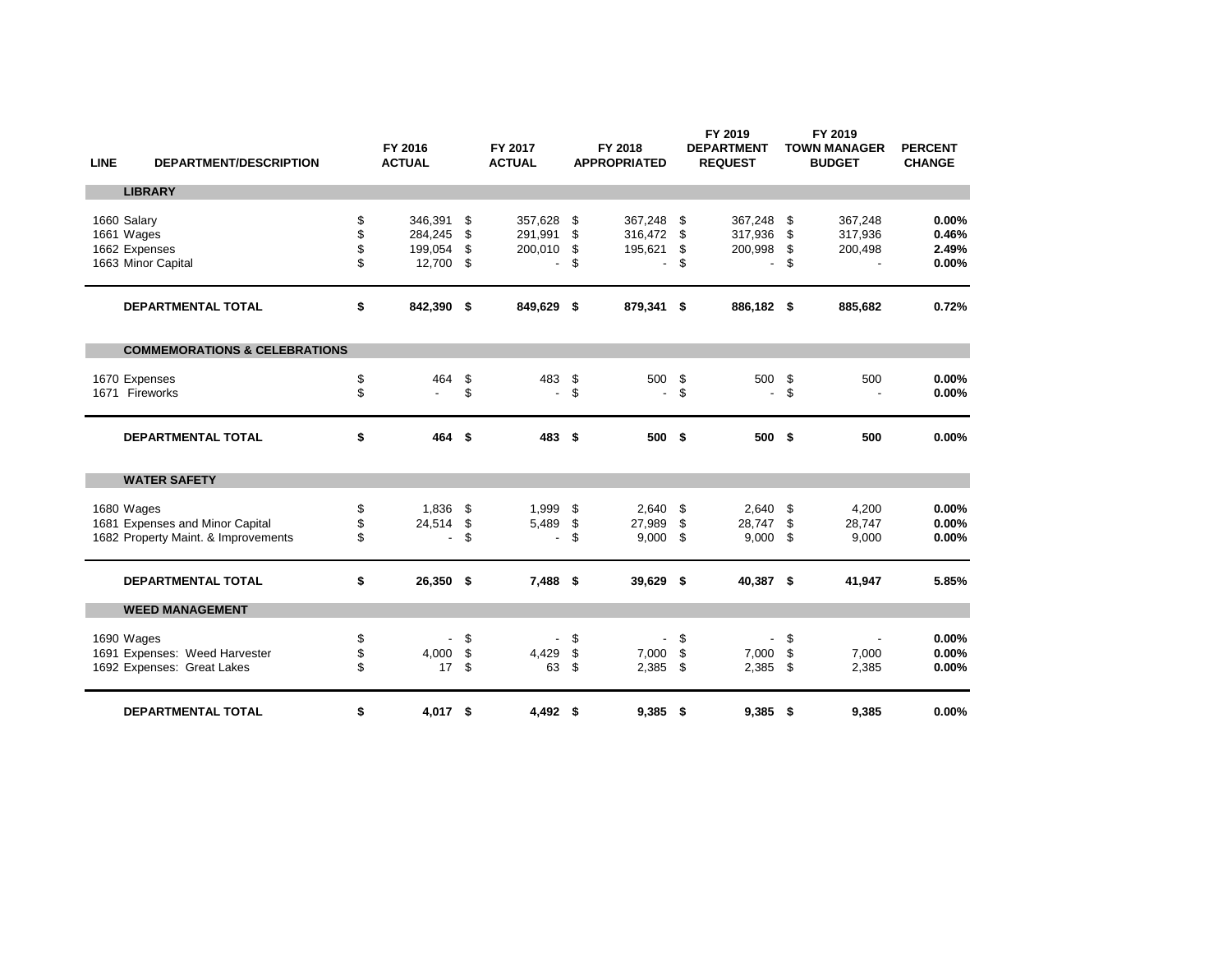| <b>LINE</b>   | <b>DEPARTMENT/DESCRIPTION</b>                       | FY 2016<br><b>ACTUAL</b> |      | FY 2017<br><b>ACTUAL</b> |      | FY 2018<br><b>APPROPRIATED</b> |      | FY 2019<br><b>DEPARTMENT</b><br><b>REQUEST</b> |      | FY 2019<br>TOWN MANAGER<br><b>BUDGET</b> | <b>PERCENT</b><br><b>CHANGE</b> |
|---------------|-----------------------------------------------------|--------------------------|------|--------------------------|------|--------------------------------|------|------------------------------------------------|------|------------------------------------------|---------------------------------|
|               | <b>GROTON COUNTRY CLUB</b>                          |                          |      |                          |      |                                |      |                                                |      |                                          |                                 |
| 1700 Salary   |                                                     | \$<br>129,180 \$         |      | 137.749                  | - \$ | 143,285 \$                     |      | 143,285 \$                                     |      | 143,285                                  | 0.00%                           |
| 1701 Wages    |                                                     | 140.006                  | - \$ | 112,946                  | - \$ | 113,881                        | - \$ | 112,481                                        | - \$ | 112,481                                  | $-1.23%$                        |
| 1702 Expenses |                                                     | 129,120                  | - \$ | 151,862                  | - \$ | 122,454                        |      | 149,540 \$                                     |      | 139,940                                  | 14.28%                          |
|               | 1703 Minor Capital                                  | . .                      | S    | $\overline{\phantom{a}}$ | S    | ۰.                             | \$   | $\overline{\phantom{a}}$                       | S    | $\overline{\phantom{a}}$                 | 0.00%                           |
|               | <b>DEPARTMENTAL TOTAL</b>                           | \$<br>398,306 \$         |      | 402,557 \$               |      | 379,620 \$                     |      | 405,306 \$                                     |      | 395,706                                  | 4.24%                           |
|               | <b>TOTAL LIBRARY AND</b><br><b>CITIZEN SERVICES</b> | \$<br>1,499,389          | S    | 1,499,138                | - \$ | 1,595,272 \$                   |      | $1,634,436$ \$                                 |      | 1,624,696                                | 1.84%                           |

## **DEBT SERVICE**

| <b>TOTAL DEBT SERVICE</b>                     | \$<br>1,267,703  | S    | 1,244,188  | S    | 1,464,319    | S  | 1.388.390    | S | 1,388,390 | $-5.19%$  |
|-----------------------------------------------|------------------|------|------------|------|--------------|----|--------------|---|-----------|-----------|
| <b>DEPARTMENTAL TOTAL</b>                     | \$<br>1,267,703  | - \$ | 1,244,188  | S.   | 1,464,319 \$ |    | 1.388.390 \$ |   | 1,388,390 | $-5.19%$  |
| 2005 Short Term Debt - Interest - Town        | \$<br>9.113      | - \$ | 17.808     | \$   | $31.100$ \$  |    | 50,319 \$    |   | 50,319    | $0.00\%$  |
| 2004 Short Term Debt - Principal - Town       | \$               | -S   |            | - \$ | 294.100 \$   |    | 429.438 \$   |   | 429,438   | $0.00\%$  |
| 2003 Long Term Debt - Interest - Non-Excluded |                  |      |            | \$.  | 4.909        |    | $3.148$ \$   |   | 3.148     | $0.00\%$  |
| 2002 Long Term Debt - Interest - Excluded     | \$<br>265.920 \$ |      | 237,780 \$ |      | 205.609      | -S | 183.235 \$   |   | 183.235   | $-10.88%$ |
| 2001 Long Term Debt - Principal Non-Excluded  |                  |      |            | \$.  | 36.391 \$    |    | 40.040 \$    |   | 40.040    | $0.00\%$  |
| 2000 Long Term Debt - Principal Excluded      | \$<br>992,670 \$ |      | 988,600 \$ |      | 892.210 \$   |    | 682.210 \$   |   | 682.210   | $-23.54%$ |